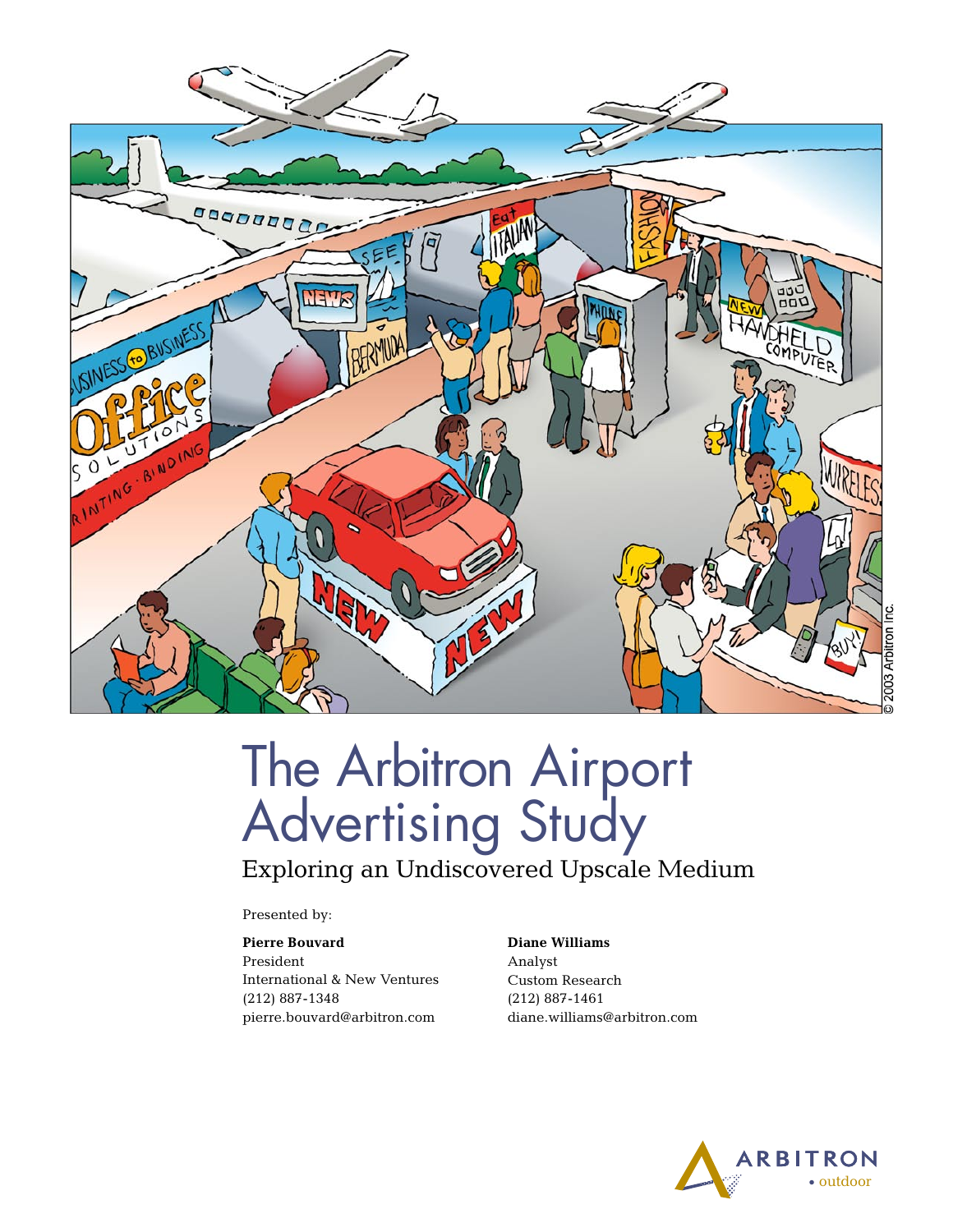## **Table of Contents**

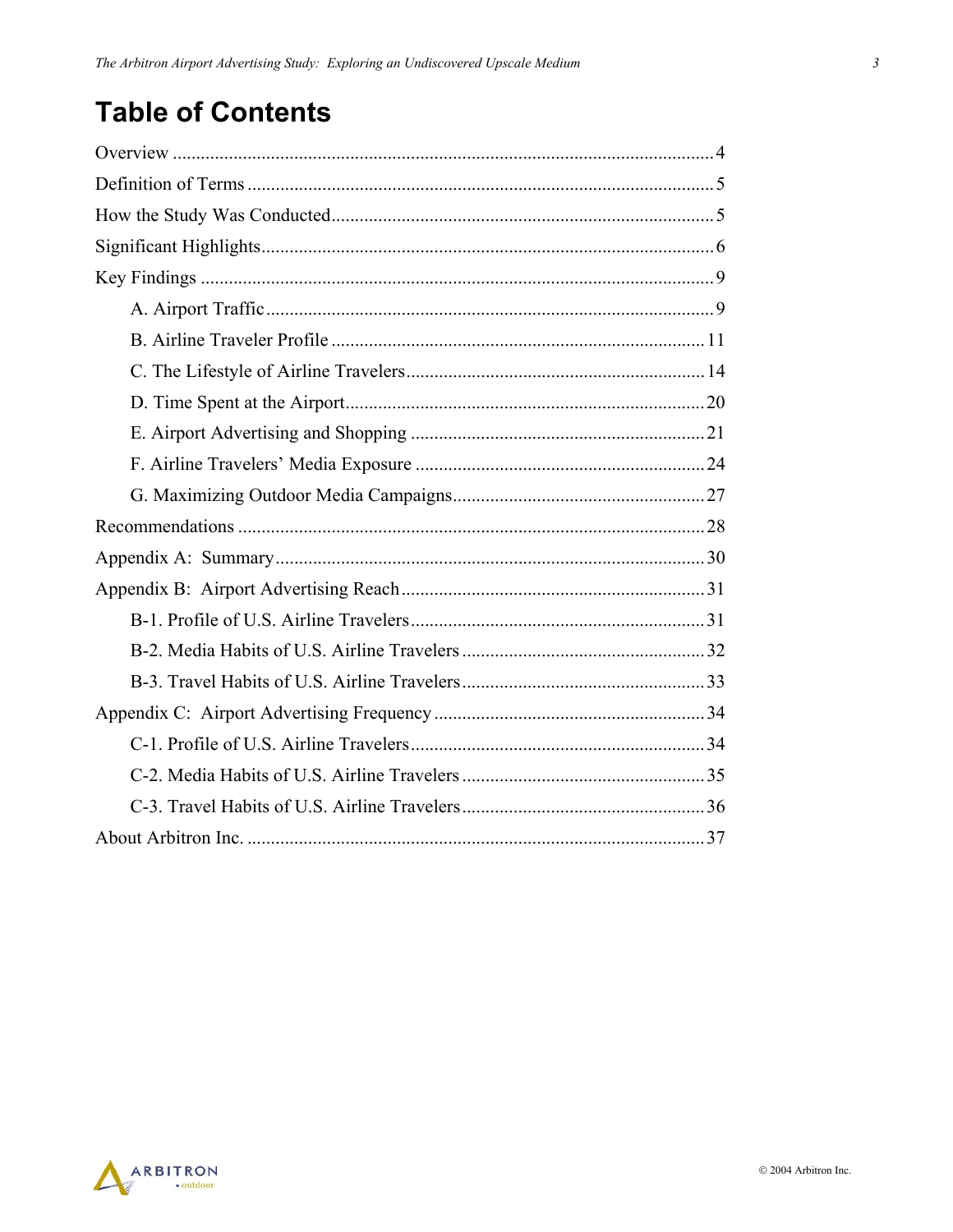

## **Overview**

*The Arbitron Airport Advertising Study* represents the first comprehensive analysis of the airport media audience and their consumer profile. This industry study is the fourth in a series examining the power and impact of out-of-home/outdoor advertising:

- 2001: *The Arbitron Outdoor Study*, a comprehensive examination of traditional outdoor advertising, the audience it impacts and its role in the media mix.
- 2003: *The Arbitron Cinema Advertising Study*, a profile of the youthful and affluent moviegoing audience.
- 2003: *The Arbitron National In-Car Study*, a detailed profile of the shopping habits of mobile Americans and their exposure to out-of-home media, including radio and outdoor.

### *All reports in the Arbitron Out-of-Home Media series can be found at www.arbitron.com.*

This study explores the size, characteristics and behavior of airline travelers. Most specifically, the cream of the airport crop—Frequent Flyers. They are the affluent and upscale Americans who take four or more flights per year and account for almost 60% of all airport advertising impressions. We will examine these avid Airline Travelers and how best to market to them.

Our research shows that in this modern world of heightened security, Americans are spending more time at the airport each time they travel. While waiting at the airport, they often shop and read airport advertising.

A majority of airport advertising is currently targeted toward the business-tobusiness and technology sectors. These categories are well suited for the business traveler; however, this study indicates that the airport also provides an exceptional opportunity for luxury goods and entertainment services to reach upscale targets. This is why we feel airport advertising is an "undiscovered upscale medium."

Frequent airline travelers are sophisticated consumers with varied tastes and the income to pursue their interests. Marketing to the careers of airline travelers is too limiting. Airport advertising should also market to their lifestyles. Frequent Flyers buy designer clothes, watches, perfume and personal digital devices far more often than business-to-business products or services.

This study shows that airport advertising can be an important complement to outdoor campaigns and should be part of the standard media mix. This is particularly true for advertisers targeting affluent, upscale males between the ages of 25 and 54 years old.

Airport advertising has an immense power to reach an elusive and upscale audience. We hope this study will help advance the premise of the airport as a compelling advertising medium. As with all Arbitron Industry Studies, this research can be found on our Web site (www.arbitron.com).

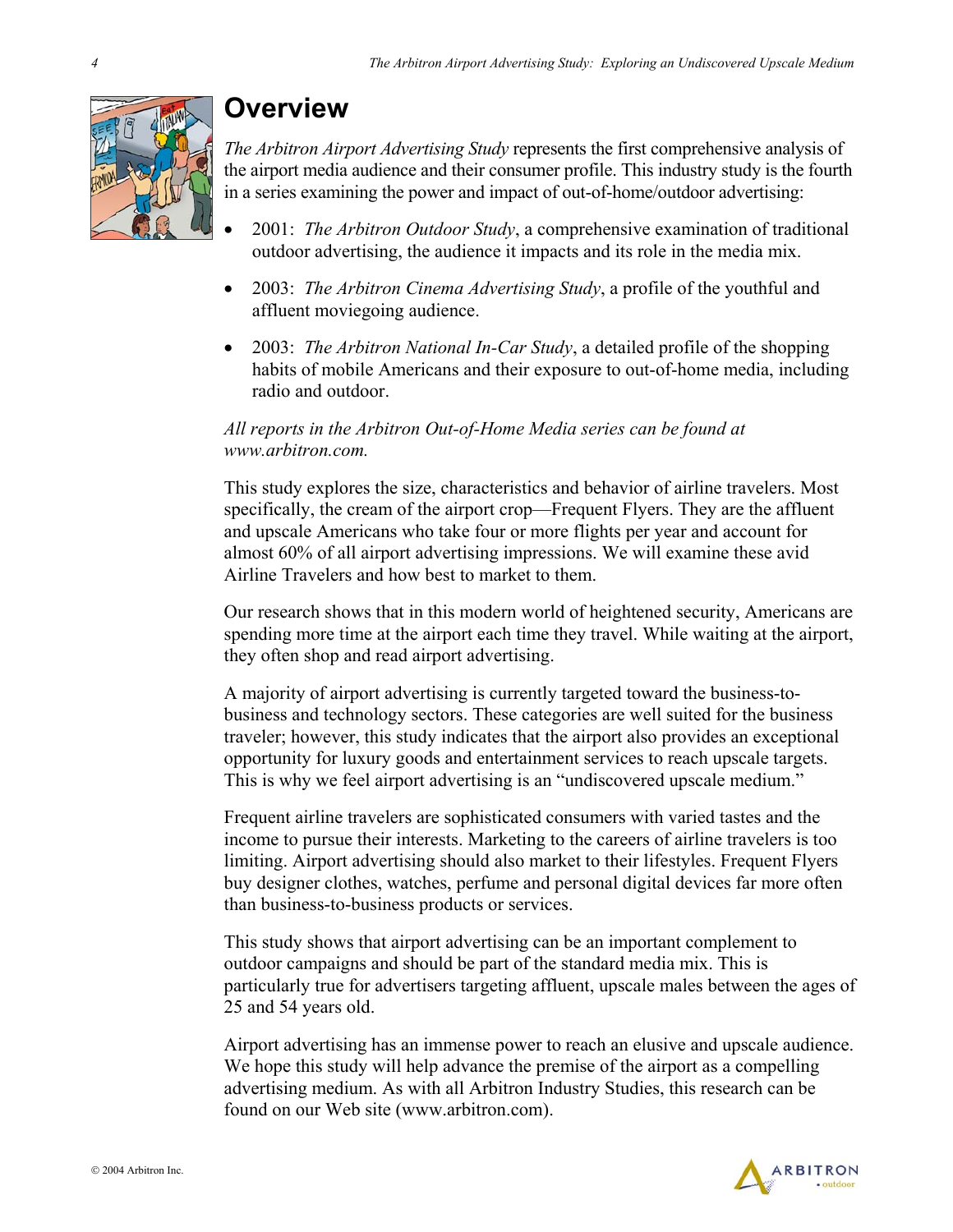## **Definition of Terms**

Throughout this summary we will refer to the following terms:

### Airline Traveler<sup>1</sup>:

An American who has taken at least one round-trip flight in the past 12 months.

### **Designated Market Area (DMA®):**

A geographic classification defined and updated annually by Nielsen Media Research, Inc., based on historical television viewing patterns. A county or split county is assigned exclusively to one DMA.

### **Frequent Flyer<sup>2</sup> :**

An American who has taken four or more round-trip flights in the past 12 months.

#### **Mega-Miler:**

An American who has traveled 261+ miles in an automobile in the past week.

#### **Power-Pedestrian:**

An American who has walked five or more miles in a city or downtown area in the past week.

## **How the Study Was Conducted**

A total of 2,005 people were interviewed in July 2003 to investigate America's airline travel habits, media exposure, Internet usage and interest in consumer goods and services. Telephone interviews were conducted with respondents age 12 and over chosen at random from a national sample of Arbitron's Spring 2003 survey diarykeepers. Additional studies of airline travel among adults 18+ were conducted in October 2003, January 2004 and March 2004 to allow for seasonal trending. Each of these studies consisted of a national representative sample of 1,000 respondents.

This report also contains information from Scarborough Research, the gold standard for consumer shopping behavior research. Scarborough interviews 200,000 consumers for its national survey covering more than 75 DMAs. In each local market, Scarborough asks which airport the consumer utilizes most often; as a result, Scarborough subscribers can analyze the local shopping and consumer profiles of specific airports.

<sup>&</sup>lt;sup>2</sup> Scarborough Research defines a Frequent Flyer as an American age  $18+$  who has taken five or more round-trip flights in the past 12 months.



 $\overline{a}$ 

<sup>&</sup>lt;sup>1</sup> Scarborough Research defines an Airline Traveler as an American age 18+ who has taken at least one round-trip flight in the past 12 months.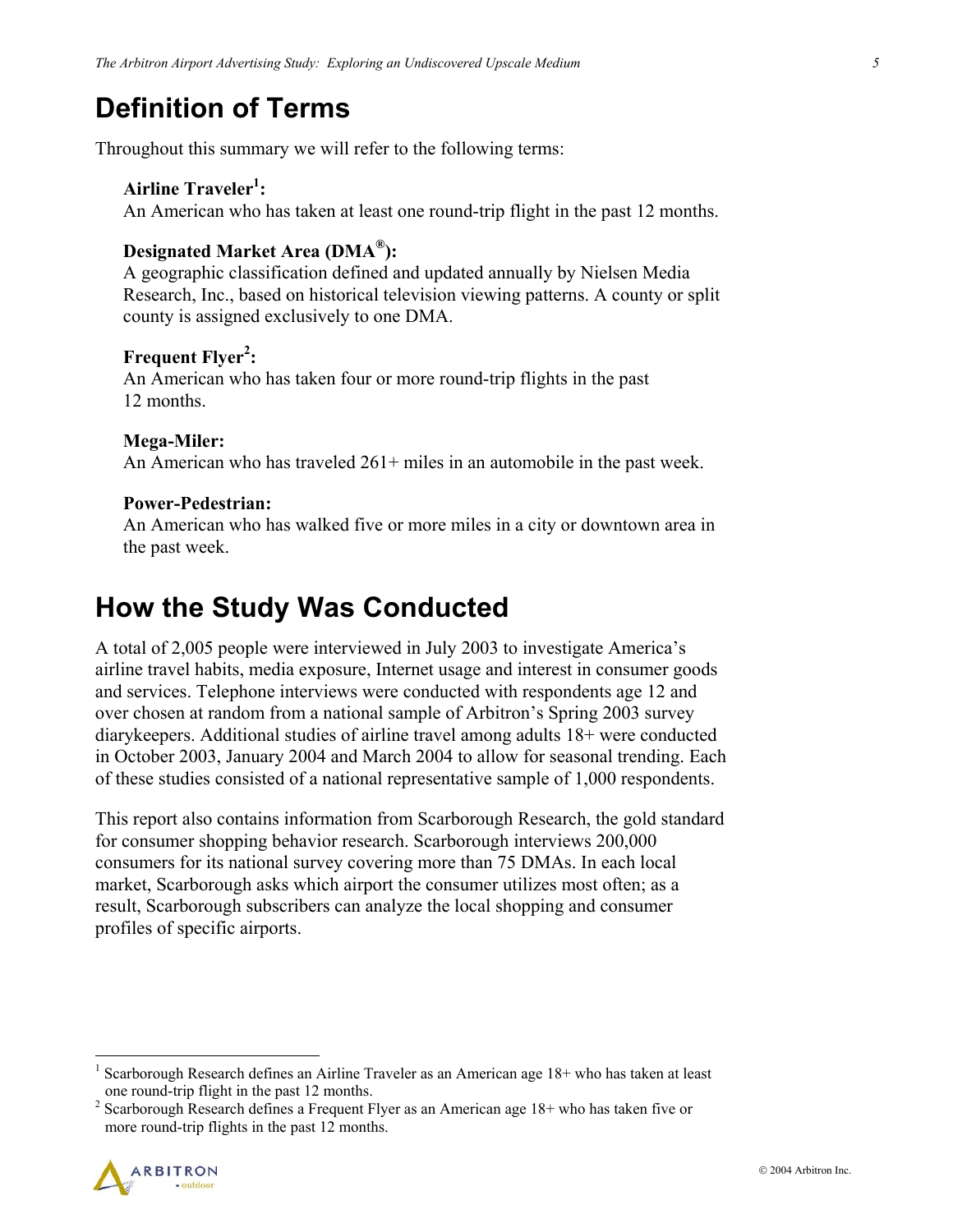

## **Significant Highlights**

- **Ninety-two million Americans have taken at least one round-trip airline flight in the past 12 months.** Thirty-nine percent of Americans ages 18+ say they have taken at least one round-trip airline flight in the past year. Twenty-one percent of Americans, or 50 million people, have flown within the past three months, and 11%, or 26 million people, have used air travel in the past month. These estimates are averages of travel that occurred across all four seasons.
- **Airline Travelers are 80% more likely to have an annual household income of \$100,000 or more.** Eighteen percent of airline travelers have an annual household income of \$100,000 or more, compared with only 10% of average Americans. Fifty-one percent of airline travelers have a household income of \$50,000 or more per year; by contrast, only 37% of average American households reach that level.
- **Airline Travelers are sophisticated shoppers.** Airline Travelers are more likely to have a propensity for designer clothes, luxury cars and cutting-edge personal digital devices. They also shop more often online and spend more when they do shop.
- **Airline Travelers are avid moviegoers.** These who fly are far more likely to have seen a movie recently. They are also more likely to be avid DVD collectors.
- **Frequent Flyers account for nearly 60% of all airport advertising impressions.** Seventeen million Americans are Frequent Flyers—having taken four or more round-trip flights in the past year. Even though this segment makes up just 18% of airline travelers, Frequent Flyers account for 58% of all trips taken—averaging nine round-trip flights per year—and a majority of the exposures to airport advertising.
- **Frequent Flyers are over three times as likely to live in \$100,000+ households.** Frequent Flyers are the most affluent travelers, with 33% having an annual household income of \$100,000 or more. Sixty percent of Frequent Flyers live in households earning \$50,000 or more per year.
- **Males 25-54 constitute the largest segment of Frequent Flyers.** Fifty-eight percent of Frequent Flyers are male, and 61% are between 25 and 54 years old—making the airport an excellent place to target this valuable demographic.
- **Airline Travelers spend less time with television.** Airline Travelers spend around 2 hours and 41 minutes with TV per day, compared to average Americans, who spend closer to 3 hours and 8 minutes per day. Annualized, Airline Travelers spend 164 fewer hours per year with TV than an average American. Frequent Flyers watch television for only 2 hours and 33 minutes per day, making their annual time spent approximately 213 hours fewer than that of the average American.

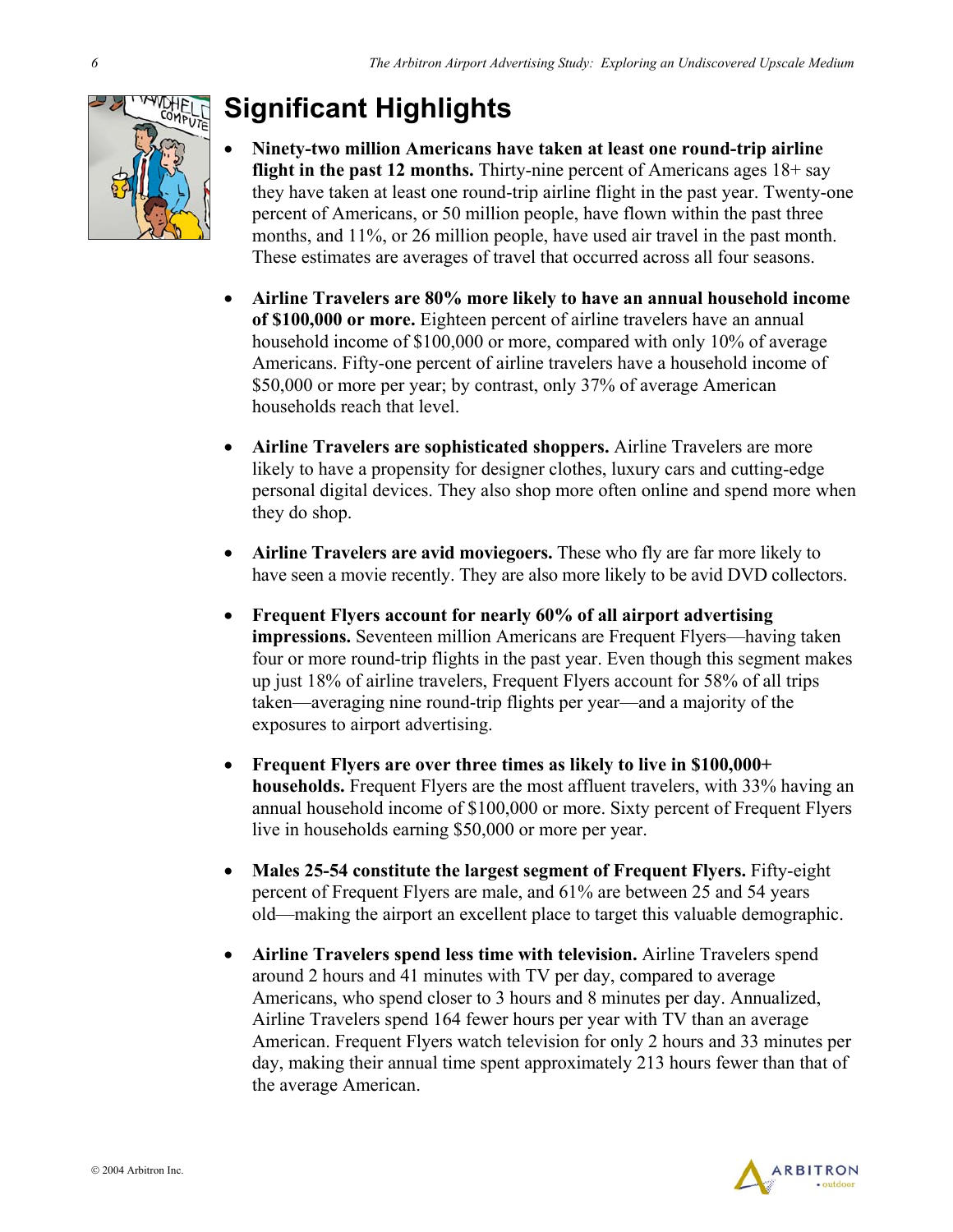- **Twice as many Americans fly as read** *Time* **or** *Newsweek* **magazines.** According to Scarborough Research, 41% of Americans 18 years or older have used airline travel in the past year, compared to only 21% who have read *Time* or *Newsweek* in the past six months.
- **More than twice as many Males 18-34 in New York fly as read** *Sports Illustrated***.** Fifty-four percent of males between the ages of 18 and 34 living in the New York DMA have flown in the past year; only 24% of them have read a copy of *Sports Illustrated* magazine in the past six months—according to Scarborough Research. This is an example of the surprising reach of airport advertising compared to traditional media.
- **Frequent Flyers are heavily exposed to traditional outdoor media.** Forty-five percent of Frequent Flyers are "Mega-Milers," logging 261 or more miles per week in an automobile. Only 32% of average Americans clock that many miles per week. Thirty percent of Frequent Flyers walk five or more miles a week in a city or downtown area, compared to 21% of the general population. This makes the airport a natural extension of any outdoor campaign.
- **Airline travel remains remarkably consistent throughout the year.** The number of people using airline travel does not vary significantly from month to month or season to season. The monthly average remains steady at around 26 million Americans, and the three-month average hovers around 50 million. A slight peak occurs only during the holidays (November-January), when nearly one-quarter of Americans fly.
- **Forty-six percent of Airline Travelers are spending more time at the airport.** Nearly half of all Airline Travelers are spending more time at the airport now than they did two years ago. Fifty-one percent spend 30 minutes or more at the airport *before* going through security, and 68% spend an *additional* 30 minutes or more in the terminal while waiting to board their flight.
- **During longer airport waiting periods Airline Travelers take the time to read advertisements.** Seventy-two percent of Airline Travelers who recall noticing airport advertising displays say they take the time to read them. Frequent Flyers don't view these messages with a jaded eye either: 82% say they take the time to read airport advertising displays.
- **Sixty-four percent of Airline Travelers make a purchase at an airport store or restaurant.** Airline Travelers are spending their extra time at the airport shopping and/or dining. Airport purchases rise to 75% among Frequent Flyers.
- **Airport advertising that runs for three months delivers double the reach of a one-month campaign.** Eleven percent of Americans fly during an average month, but 21% of Americans fly at least once during an average three-month period.

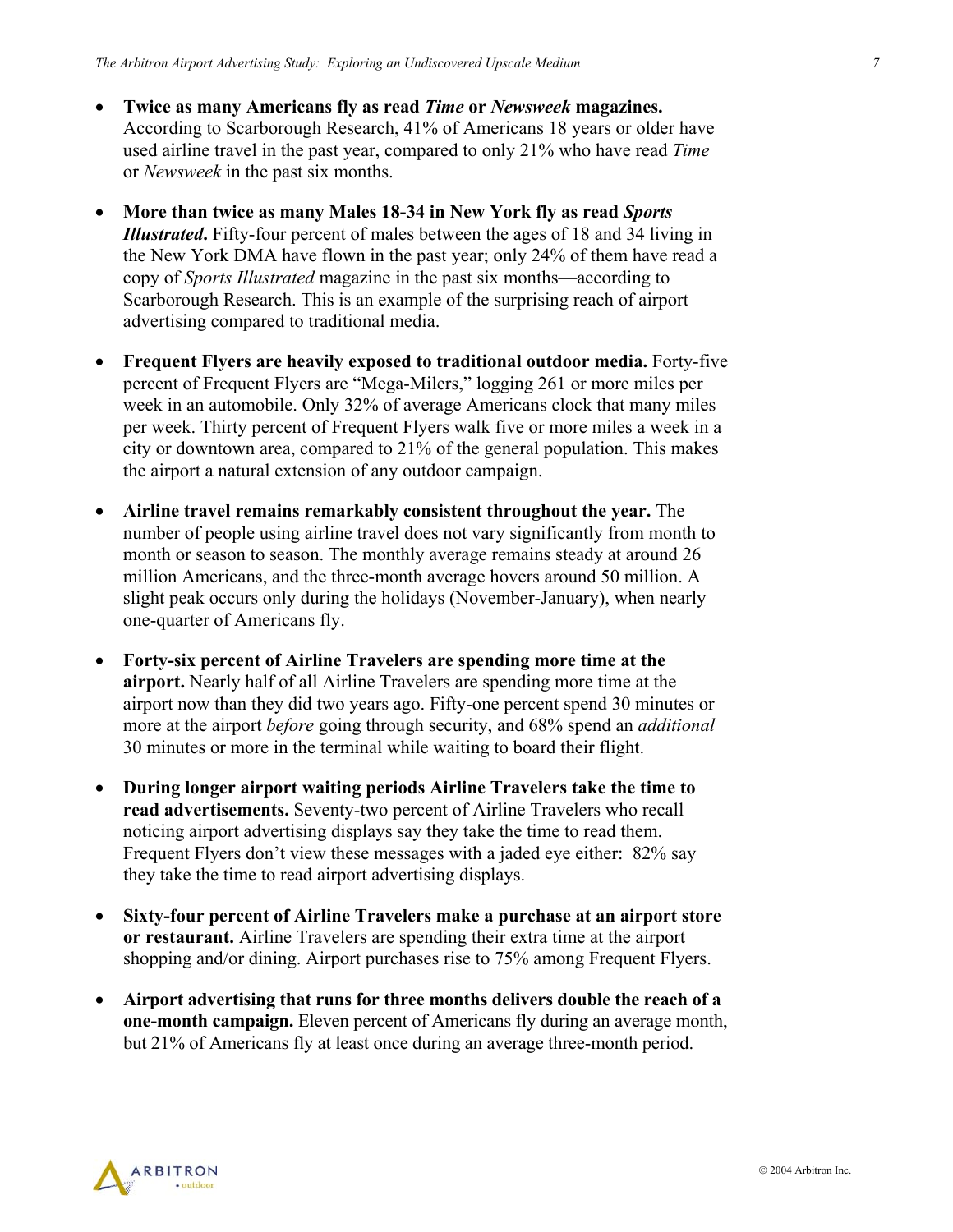- **Eighty-one percent of Frequent Flyers can be reached at least once during a three-month airport advertising campaign.** Eighty-one percent of Frequent Flyers have taken at least one flight in the past three months. Fifty-one percent have used air travel in the past month.
- **Over one-third of Airline Travelers and nearly half of Frequent Flyers are concentrated in 10 DMAs.** Thirty-nine percent of all Americans who have used airline travel in the past year are concentrated in just 10 DMAs. Forty-six percent of Frequent Flyers are also centered in 10 markets. New York leads the pack, with over 9% of all Airline Travelers and Frequent Flyers calling it home.
- **Most Airline Travelers use multiple airports within their home DMA.** Airline Travelers in major cities use multiple airports for departure. A breakdown of airport usage for each of the top 75 DMAs is available through Scarborough Research.

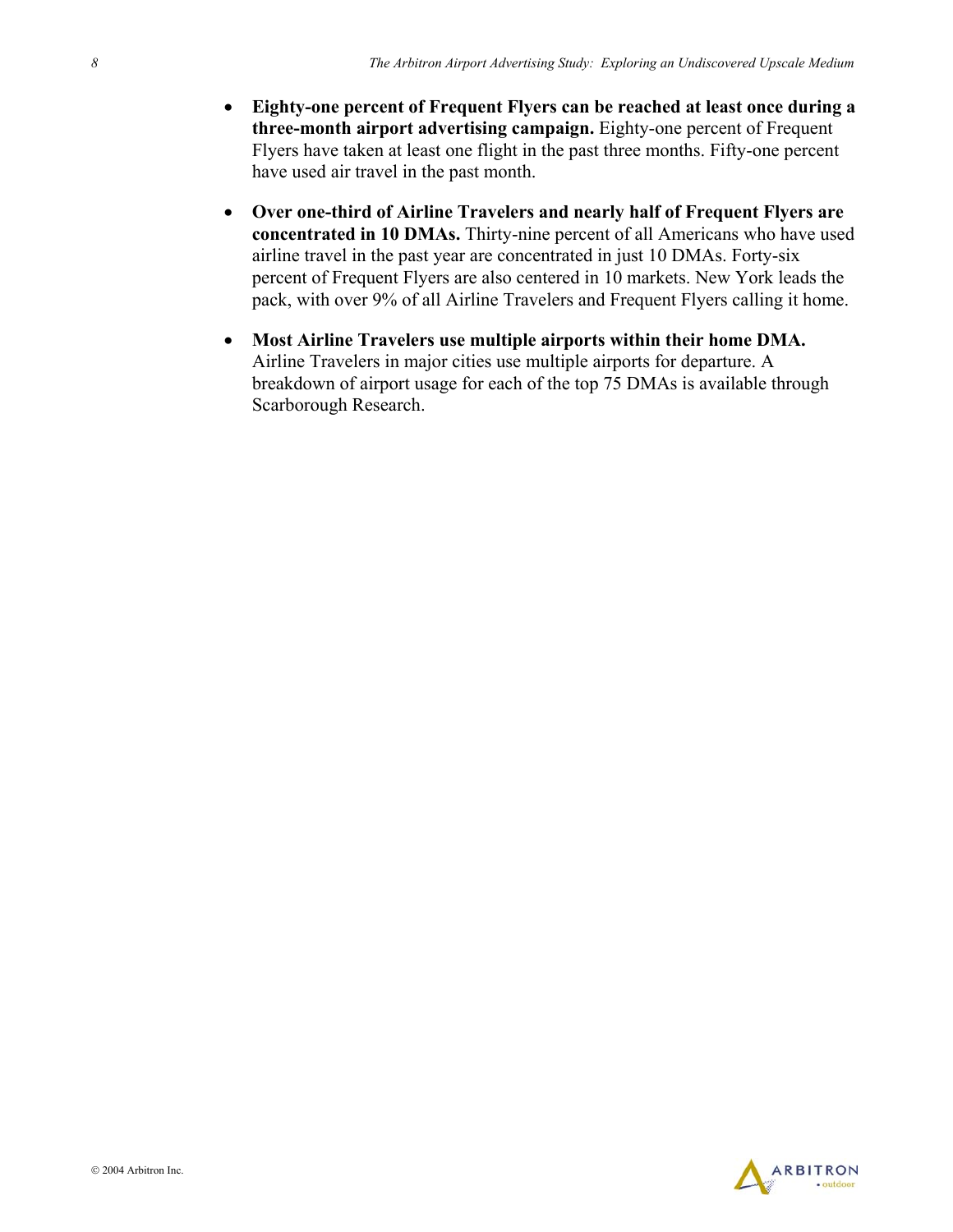## **Key Findings**

### **A. Airport Traffic**

**1. An estimated 92 million Americans age 18+ have taken at least one roundtrip airline flight in the past year.** Thirty-nine percent of Americans have taken at least one round-trip flight in the past year. Twenty-one percent of Americans, or 50 million people, have flown within the past three months. Eleven percent of Americans, or 26 million people, have flown in the past month. These estimates are averages of travel that occurred across all four seasons.



**2. Airline travel remains remarkably consistent throughout the year.** The number of people using airline travel does not vary significantly from month to month, making airport advertising an effective medium for reaching Americans year around. The number of people flying per month remains steady at around 11%, and the three-month average hovers around 21%. A slight peak occurs only during the holidays (November-January), when nearly one-quarter of Americans fly.







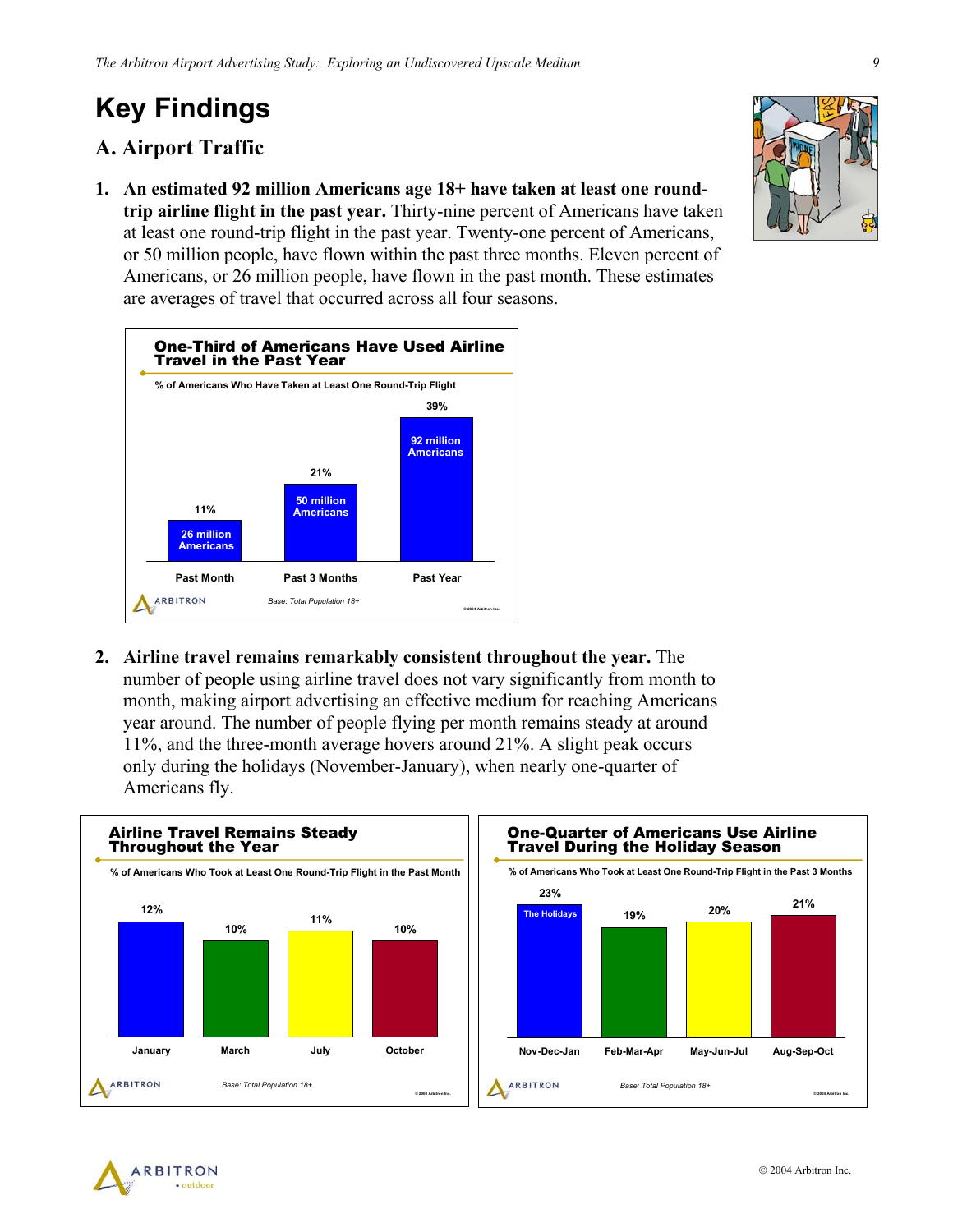**3. Half of all air travelers take two or more trips annually.** Thirty-three percent of air passengers are "moderate" travelers, taking two or three flights per year. Eighteen percent are Frequent Flyers, taking four or more trips annually.



**4. The heaviest Airline Travelers—known as Frequent Flyers—average nine round trip flights per year.** Seventeen million Americans are classified as Frequent Flyers, meaning that they take at least four flights per year. The average number of flights taken by these avid airline passengers is more than nine round trips annually.



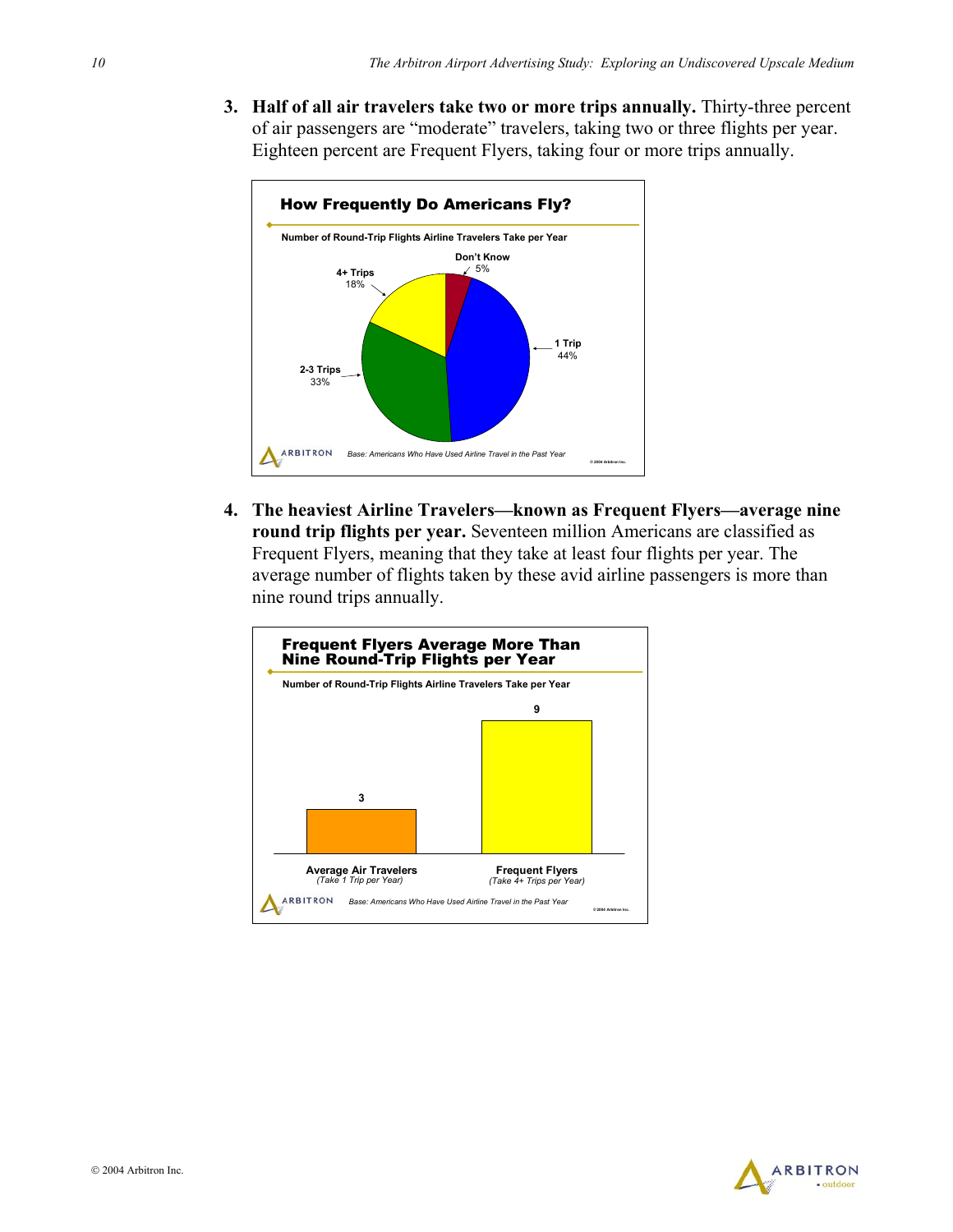**5. Frequent Flyers account for nearly 60% of all airline flights taken in the past year.** Even though Frequent Flyers make up just 18% of Airline Travelers, they account for 58% of all trips taken in the past year and a majority of airport advertising impressions.



### **B. Airline Traveler Profile**

- **6. Airline Travelers are the cream of the crop.** Americans who fly, particularly those who take four or more flights per year, are a very special group of consumers. They are wealthy, highly educated and discerning shoppers.
- **7. Airline Travelers are 80% more likely to have an annual household income of \$100,000 or more.** Eighteen percent of Airline Travelers have an annual household income of \$100,000 or more per year, compared with only 10% of average Americans.
- **8. One-third of Frequent Flyers live in \$100,000+ households.** Frequent Flyers—those who take four or more airline trips per year—are the most affluent travelers, with 33% having an annual household income of \$100,000 or more. Forty-four percent live in a household making at least \$75,000 per year, compared to only 20% of average Americans.

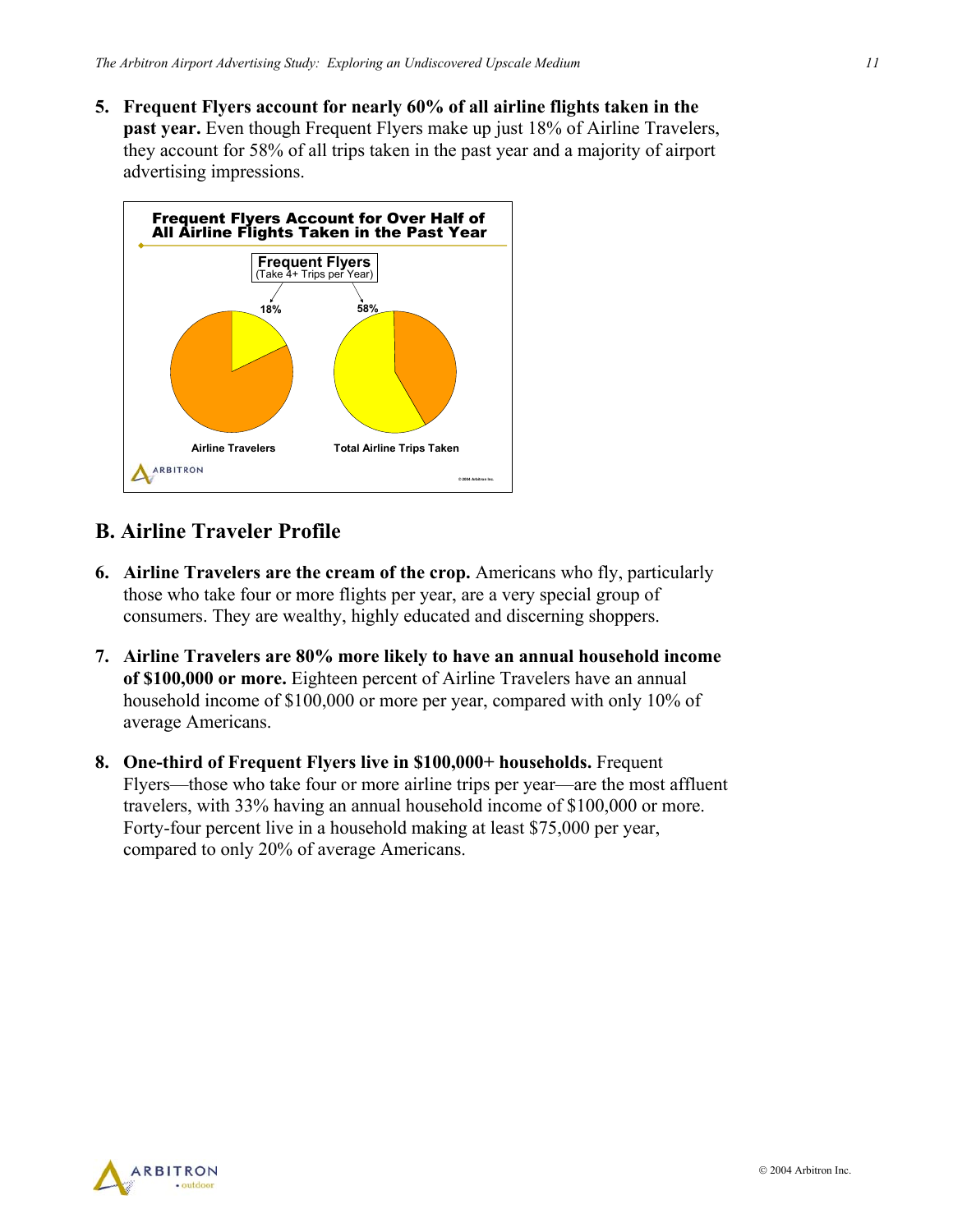**9. Airline Travelers are highly educated and more likely to be employed.** Over half of all Airline Travelers have a college or graduate school degree, compared with only 33% of average Americans. Among Frequent Flyers, the likelihood of higher education soars to 68%. Sixty-seven percent of Airline Travelers and a full three-quarters of Frequent Flyers are also employed, compared to the national average of only 58%.

|                                     | Average<br>American<br>(Total U.S.<br>Population) | <b>Airline Traveler</b><br>(In Past 12 Months)<br>(37% of U.S.<br>Population) | <b>Frequent Flyer</b><br>(4+ Round Trips in<br>Past 12 Months)<br>(7% of U.S.<br>Population) |
|-------------------------------------|---------------------------------------------------|-------------------------------------------------------------------------------|----------------------------------------------------------------------------------------------|
| $$100K+$ annual<br>household income | 10%                                               | 18%                                                                           | 33%                                                                                          |
| College or<br>graduate degree       | 33%                                               | $52\%$                                                                        | 68%                                                                                          |
| Employed<br>full/part time          | 58%                                               | 67%                                                                           | 75%                                                                                          |

**10. Males 25 to 54 years old are the largest segment of Frequent Flyers.** Fiftyeight percent of Frequent Flyers are male, and 61% are between 25 and 54 years old—making the airport an excellent place to target this valuable demographic.



- **11. Frequent Flyers call every U.S. region home.** Frequent Airline Travelers can just as easily come home to an airport in the Northeast (22%), South (27%), Midwest (27%) or West (24%).
- **12. The Top 10 DMAs for Airline Travel are home to 39% of all passengers.**  The Top 10 DMAs that are home to the most Airline Travelers (listed below) account for 31% of the United States population but contain 39% of all airline passengers in the past year.

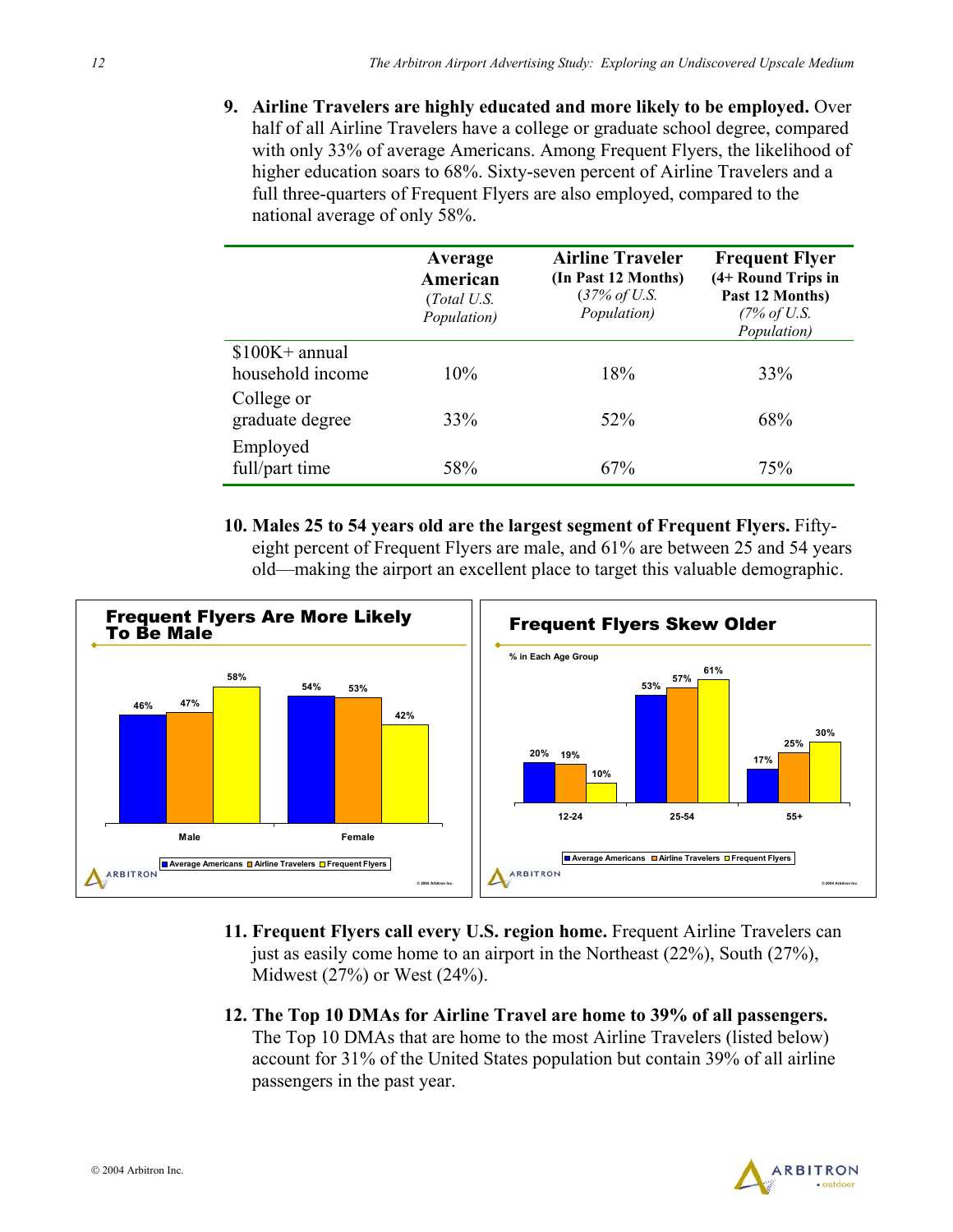### **13. New York is the #1 home DMA for Airline Travelers in the past 12 months.** The New York DMA is home to the most Airline Travelers in the United States, with over eight million New Yorkers flying in the past year.

|     |                                    | % Airline<br><b>Travelers</b><br><b>Who Live in DMA</b> | # Airline Travelers<br>Who Live in DMA | <b>Total Population</b><br>of DMA |
|-----|------------------------------------|---------------------------------------------------------|----------------------------------------|-----------------------------------|
|     | New York                           | 9.4%                                                    | 8,321,575                              | 15,570,905                        |
| 2.  | Los Angeles                        | 6.8%                                                    | 5,982,555                              | 12,197,945                        |
| 3.  | Chicago                            | $4.2\%$                                                 | 3,675,380                              | 6,922,935                         |
| 4   | San Francisco-<br>Oakland-San Jose | 3.7%                                                    | 3,292,670                              | 5,179,385                         |
| 5.  | <b>Boston</b>                      | 2.8%                                                    | 2,481,130                              | 4,739,485                         |
| 6.  | Washington, DC                     | 2.7%                                                    | 2,350,590                              | 4,363,910                         |
| 7.  | Philadelphia                       | 2.6%                                                    | 2,333,475                              | 5,730,290                         |
| 8   | Seattle-Tacoma                     | $2.2\%$                                                 | 1,968,680                              | 3,278,955                         |
| 9.  | Atlanta                            | 2.1%                                                    | 1,850,285                              | 4,000,075                         |
| 10. | Dallas-Ft. Worth                   | 2.1%                                                    | 1,844,820                              | 4,338,240                         |
|     | <b>Totals</b>                      | 38.6%                                                   | 34,101,160                             | 66,322,125                        |

### **Top 10 Home DMAs for Airline Travel**

Source: Scarborough USA+, Release 1, 2003, 12-month, Adults 18+

### **14. The Top 10 DMAs for Frequent Flyers are home to 46% of all Frequent**

**Flyers.** The DMAs that are home to the most Frequent Flyers (listed below) account for 30% of the United States population but contain 46% of all Frequent Flyers.

**15. New York is the #1 home DMA for Frequent Flyers.** The New York DMA is host to the most Frequent Flyers in the United States, with 974,000 of them calling New York home. Los Angeles follows, with over 700,000.

|     | Top To Home Diviris for Frequent Flyers |                                      |                                             |                                   |
|-----|-----------------------------------------|--------------------------------------|---------------------------------------------|-----------------------------------|
|     |                                         | % Frequent Flyers<br>Who Live in DMA | # Frequent Flyers<br><b>Who Live in DMA</b> | <b>Total Population</b><br>of DMA |
| 1.  | New York                                | $9.2\%$                              | 974,000                                     | 15,570,905                        |
| 2.  | Los Angeles                             | 6.7%                                 | 705,005                                     | 12,197,945                        |
| 3.  | Chicago                                 | 5.3%                                 | 560,310                                     | 6,922,935                         |
| 4.  | San Francisco-<br>Oakland-San Jose      | $5.0\%$                              | 532,620                                     | 5,179,385                         |
| 5.  | Atlanta                                 | 4.3%                                 | 451,945                                     | 4,000,075                         |
| 6.  | Washington, DC                          | 4.1%                                 | 437,265                                     | 4,363,910                         |
| 7.  | Dallas-Ft. Worth                        | 3.8%                                 | 397,850                                     | 4,338,240                         |
| 8.  | <b>Boston</b>                           | 3.0%                                 | 319,925                                     | 4,739,485                         |
| 9.  | Houston                                 | 2.7%                                 | 290,000                                     | 3,716,880                         |
| 10. | Phoenix                                 | 2.3%                                 | 247,680                                     | 3,055,735                         |
|     | <b>Totals</b>                           | 46.4%                                | 4,916,600                                   | 64,085,495                        |

### **Top 10 Home DMAs for Frequent Flyers**

Source: Scarborough USA+, Release 1, 2003, 12-month, Adults 18+

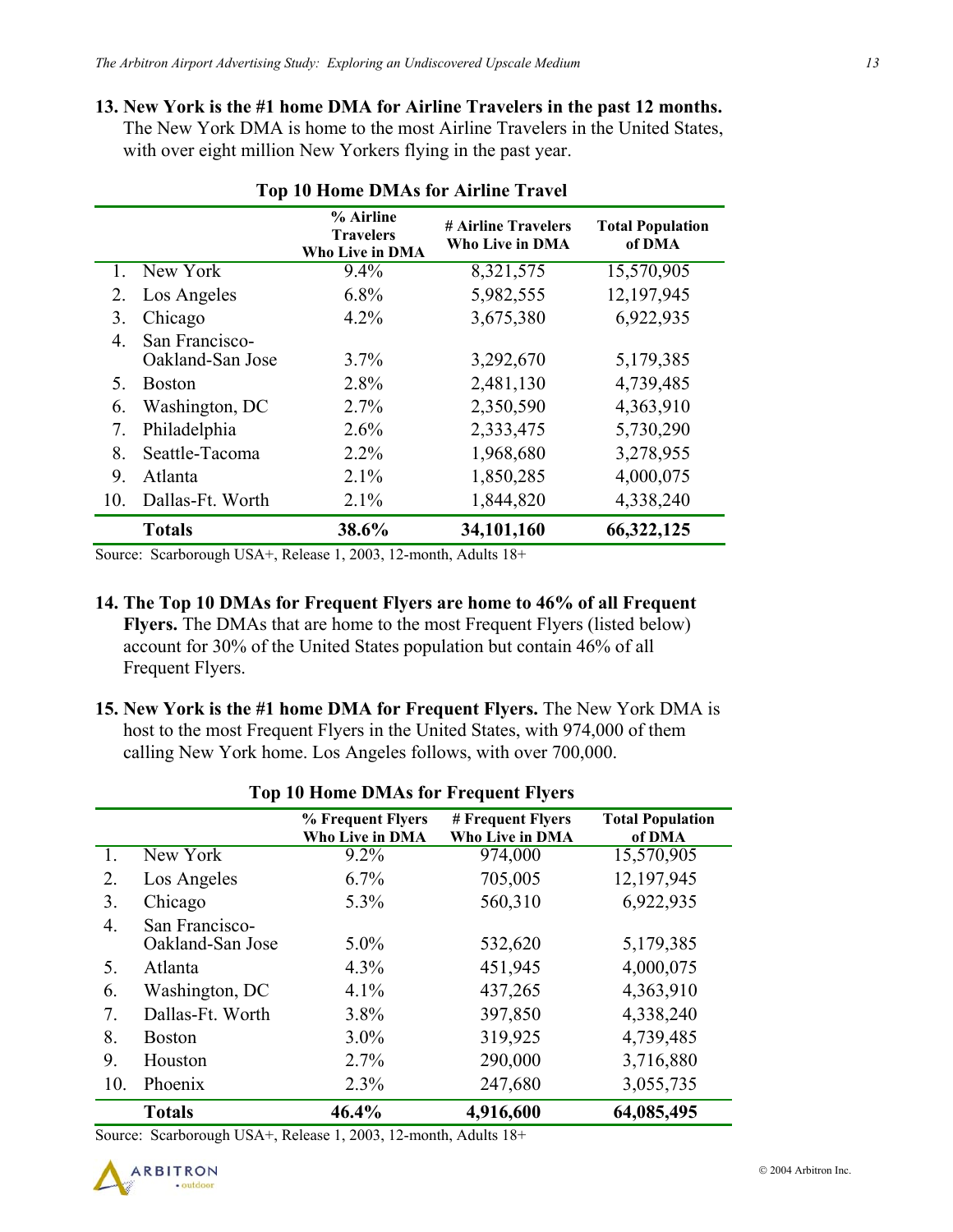**16. Most Frequent Flyers use more than one airport in their home DMA.** Airline Travelers in major cities use multiple airports for departure. A majority of Frequent Flyers in New York City depart from more than one airport per year. San Francisco residents also tend to use multiple airports each year. A breakdown of airport usage for each of the top 75 DMAs is available through Scarborough Research.

| <b>New York Airports</b><br>(Used for Departure in Past 12 Months) | <b>Airline Travelers</b><br>(In New York DMA)<br>(At Least 1 Round-Trip<br>Flight per Year) |           |         | <b>Frequent Flyers</b><br>(in New York DMA)<br>$(5+Round-Trip)$<br>Flights per Year) |
|--------------------------------------------------------------------|---------------------------------------------------------------------------------------------|-----------|---------|--------------------------------------------------------------------------------------|
|                                                                    | Percent                                                                                     | Amount    | Percent | Amount                                                                               |
| John F. Kennedy (JFK)                                              | 49%                                                                                         | 3,944,880 | 67%     | 634,995                                                                              |
| Newark Liberty (New Jersey)                                        | 43%                                                                                         | 3,415,780 | 68%     | 643,860                                                                              |
| LaGuardia                                                          | 37%                                                                                         | 2,968,180 | 64%     | 607,385                                                                              |
| Other Airports                                                     | 17%                                                                                         | 1,381,745 | 26%     | 246,500                                                                              |

Source: Scarborough Release 2, 2003, New York DMA, Sep02-Aug03, Adults 18+.

Note: "Other Airports" include MacArthur (Long Island), Stewart International (Orange County), Westchester County and Bradley International, among others.

| <b>San Francisco Airports</b><br>(Used for Departure in Past 12 Months) | <b>Airline Travelers</b><br>(in San Francisco DMA)<br>(At Least 1 Round-Trip<br>Flight per Year) |           |         | <b>Frequent Flyers</b><br>(in San Francisco DMA)<br>$(5+Round-Trip)$<br>Flights per Year) |
|-------------------------------------------------------------------------|--------------------------------------------------------------------------------------------------|-----------|---------|-------------------------------------------------------------------------------------------|
|                                                                         | Percent                                                                                          | Amount    | Percent | Amount                                                                                    |
| San Francisco International                                             | 63%                                                                                              | 2,074,935 | 82%     | 398,155                                                                                   |
| Oakland International                                                   | 44%                                                                                              | 1,463,835 | 60%     | 293,070                                                                                   |
| San Jose International                                                  | <b>29%</b>                                                                                       | 950,110   | 40%     | 197,000                                                                                   |
| Other Airports                                                          | 11%                                                                                              | 357,410   | 12%     | 56,175                                                                                    |

Source: Scarborough Release 2, 2003, San Francisco DMA, Aug02-Jul03, Adults 18+. Note: "Other Airports" include Sacramento International and Sonoma County, among others.

### **C. The Lifestyle of Airline Travelers**

**Scarborough shows that Airline Travelers—particularly Frequent Flyers—are discerning shoppers.** Scarborough Research, the gold standard for consumer shopping behavior research, tracks the exclusive behavior of Airline Travelers and Frequent Flyers in its national survey of 200,000 consumers. Scarborough defines an Airline Traveler as someone who takes at least one round-trip flight per year; Frequent Flyers take five or more round-trip flights annually. In each market, Scarborough asks which airport the consumer utilizes most often; as a result, Scarborough can analyze the local shopping and consumer profile of specific airports. Below we have included some highlights of the consumer shopping data from Scarborough, including a buying power index.

The index compares buying and shopping patterns of airline passengers to those of the country overall. An index of 100 indicates that airline passengers show virtually the identical buying and shopping patterns as the country overall. An index above 100 indicates that airline passengers are more likely than the norm to buy the

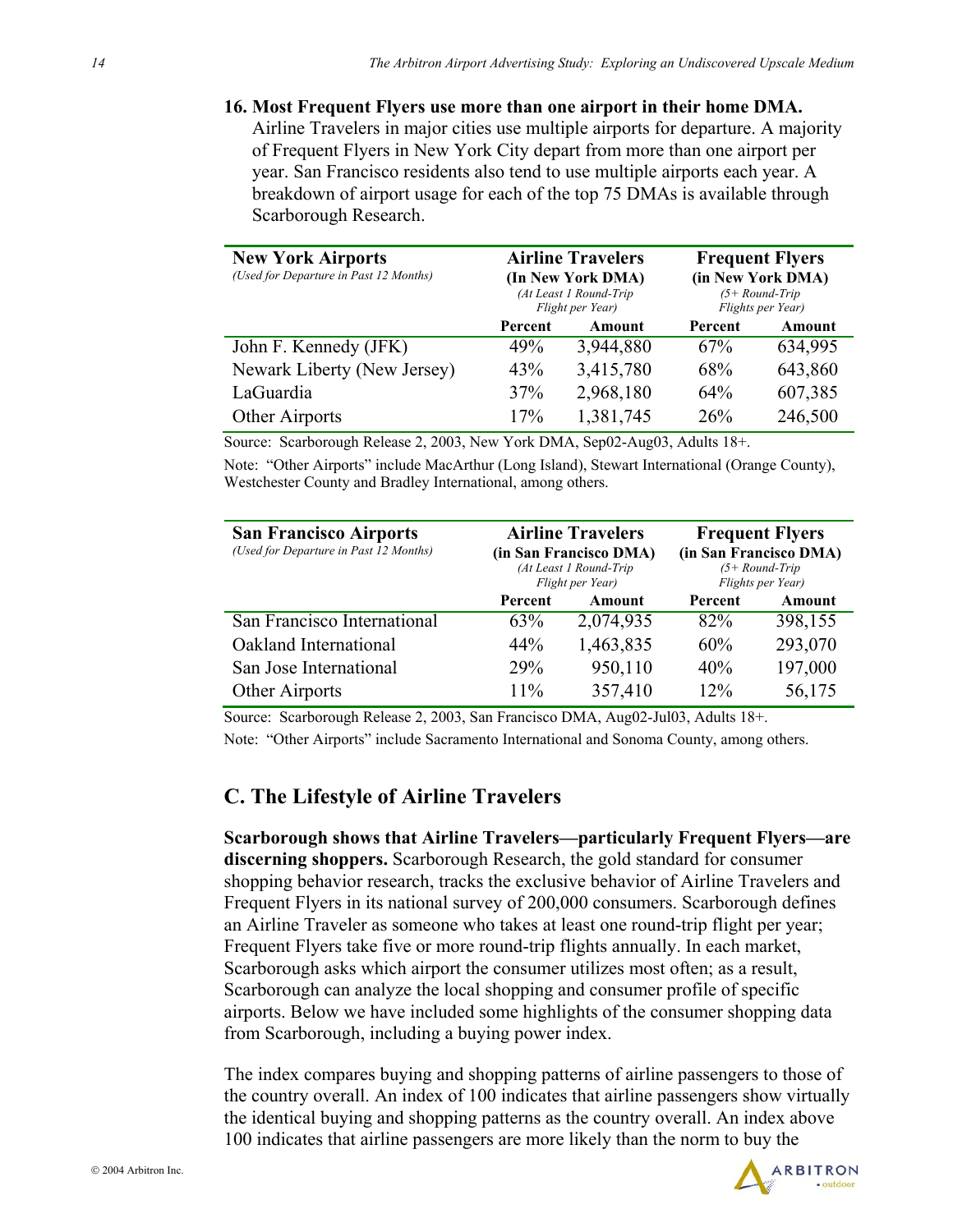product or service. As an example, Frequent Flyers have an index of 194 for using online banking. This indicates that those taking five or more round-trip flights per year are 94% *more likely* to bank online than the typical consumer.

#### **17. Airline Travelers remain a strong target for business-to-business**

**advertisers.** Airline Travelers, particularly Frequent Flyers, tend to be corporate decision makers. A large portion of airport advertising is currently targeted toward these managers and executives—with good reason.

|                                                                     | <b>Airline Traveler</b><br>Index<br>(At Least 1 Round-Trip | <b>Frequent Flyer</b><br>Index<br>$(5+Round-Trip)$ |
|---------------------------------------------------------------------|------------------------------------------------------------|----------------------------------------------------|
| Participated in purchasing decisions<br>in company in the past year | Flight per Year)                                           | Flights per Year)                                  |
| Business travel or convention<br>arrangements                       | 180                                                        | 480                                                |
| Computer hardware/software                                          | 151                                                        | 273                                                |
| Information technology<br>(network/Internet)                        | 159                                                        | 358*                                               |
| Overnight delivery services                                         | 148                                                        | 296                                                |
| Telephone and communication                                         | 137                                                        | 235                                                |

**\*How to read:** Frequent Flyers are 258% (or two and a half times) more likely than a typical consumer to have participated in an information technology purchasing decision within their company in the past year.

Source: Scarborough USA+ Release 1, 2003, 12-month, Adults 18+.

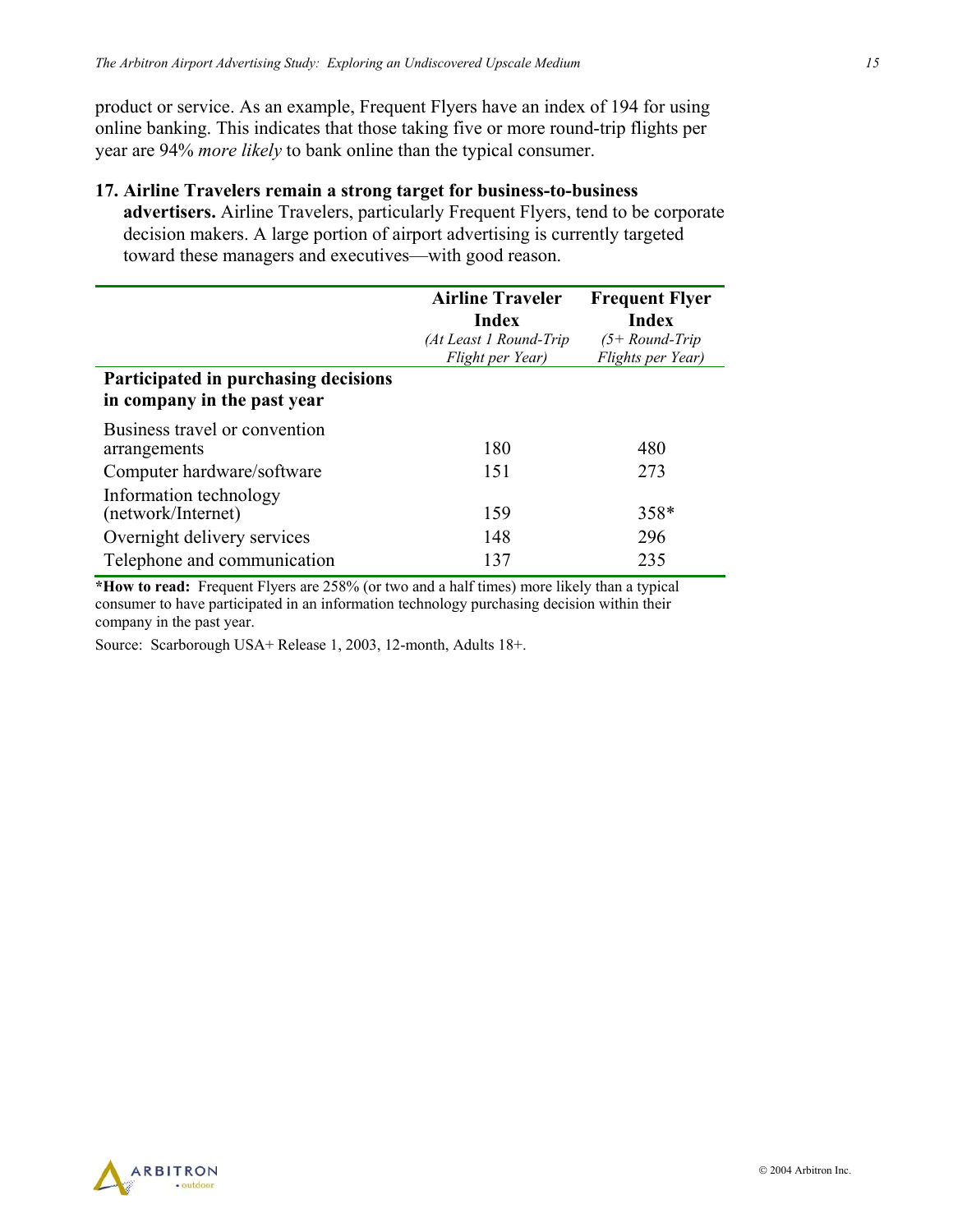**18. Designer fashions and accessories are part of the Airline Traveler's personal style.** Whether it is designer shoes, premium watches or a new perfume, Airline Travelers have the income and inclination to shop at some of our nation's most exclusive stores.

|                                                  | <b>Airline Traveler</b><br>Index<br>(At Least 1 Round-Trip<br>Flight per Year) | <b>Frequent Flyer</b><br>Index<br>(5+ Round-Trip<br>Flights per Year) |
|--------------------------------------------------|--------------------------------------------------------------------------------|-----------------------------------------------------------------------|
| Spent \$1,000 or more in the past<br>year on:    |                                                                                |                                                                       |
| Men's business clothing                          | 194                                                                            | 722                                                                   |
| Men's casual clothing                            | 178                                                                            | 672                                                                   |
| Men's shoes                                      | 142                                                                            | 356                                                                   |
| Women's business clothing                        | 184                                                                            | 582                                                                   |
| Women's casual clothing                          | 177                                                                            | 437                                                                   |
| Women's shoes                                    | 167                                                                            | 624                                                                   |
| Jewelry or watches                               | 162                                                                            | $348*$                                                                |
| Skin care (including cosmetics)<br>and perfumes) | 138                                                                            | 375                                                                   |

**\*How to read:** Frequent Flyers are 248% (or two and a half times) more likely than a typical consumer to spend \$1,000 or more on jewelry or watches in one year.

Source: Scarborough USA+, Release 2, 2002, 12-month, Adults 18+.

### **19. Luxury automobile enthusiasts congregate at the airports.** Airline Travelers are the upscale car buyers in the United States.

|                                                                          | <b>Airline Traveler</b><br>Index<br>(At Least 1 Round-Trip<br>Flight perYear) | <b>Frequent Flyer</b><br><b>Index</b><br>$(5+Round-Trip)$<br>Flights perYear) |
|--------------------------------------------------------------------------|-------------------------------------------------------------------------------|-------------------------------------------------------------------------------|
| Household plans to buy/lease:                                            |                                                                               |                                                                               |
| New luxury vehicle                                                       | 151                                                                           | $291*$                                                                        |
| New sport utility vehicle                                                | 124                                                                           | 195                                                                           |
| Household plans to pay:<br>\$35,000 or more for new vehicle<br>next year | 160                                                                           | 310                                                                           |

**\*How to read:** Frequent Flyers are 191% (or nearly two times) more likely than a typical consumer to buy or lease a new luxury vehicle.

Source: Scarborough USA+, Release 1, 2003, 12-month, Adults 18+.

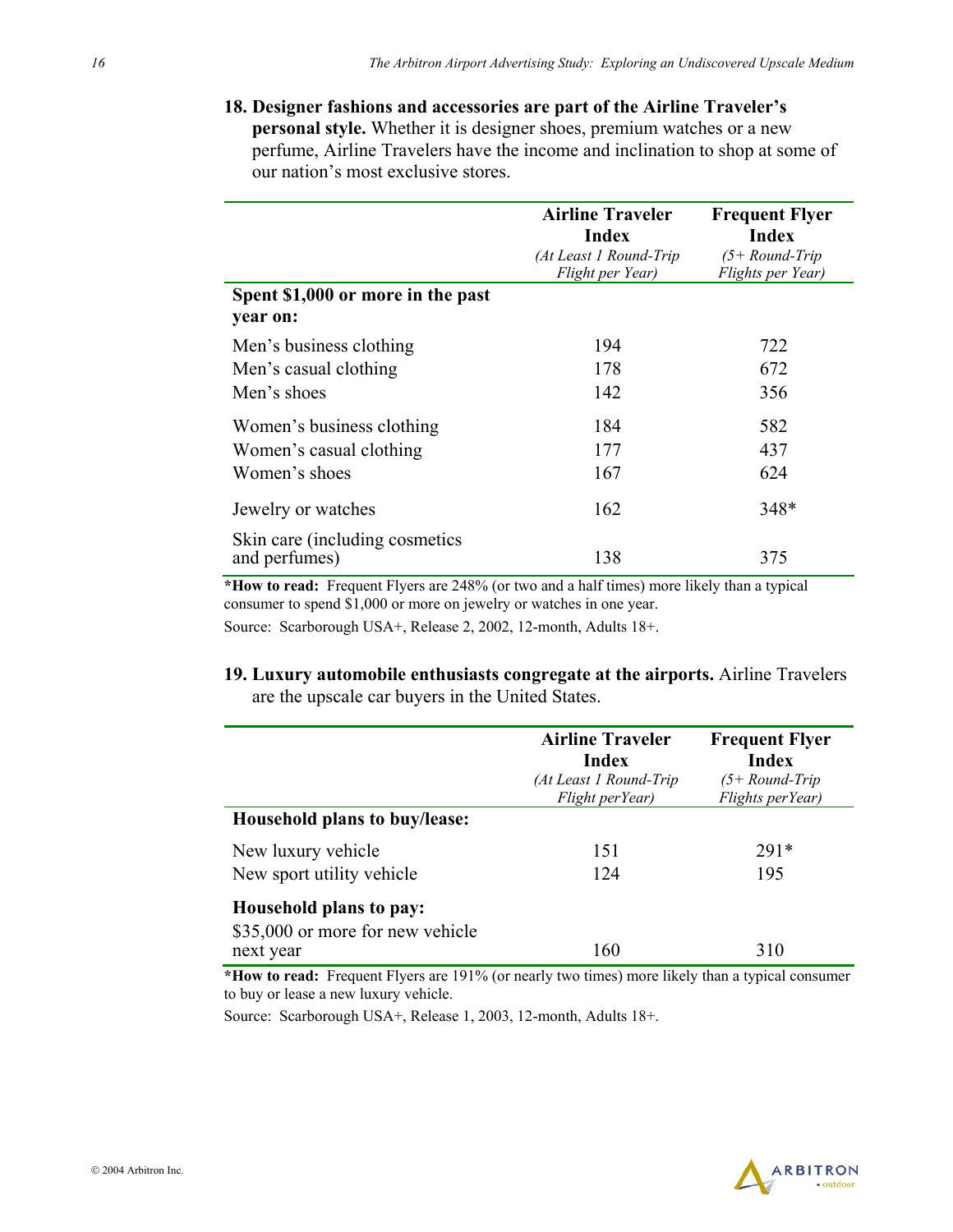**20. Financial services are paramount for Airline Travelers.** Airline Travelers are affluent and take an active role in planning their finances. Here are just a few banking services widely used by Airline Travelers.

|                                        | <b>Airline Traveler</b><br>Index<br>(At Least 1 Round-Trip<br>Flight per Year) | <b>Frequent Flyer</b><br>Index<br>$(5+Round-Trip)$<br>Flights per Year) |
|----------------------------------------|--------------------------------------------------------------------------------|-------------------------------------------------------------------------|
| Household has/uses:                    |                                                                                |                                                                         |
| Keogh plan                             | 159                                                                            | 385*                                                                    |
| Money market account                   | 142                                                                            | 203                                                                     |
| Online banking                         | 147                                                                            | 231                                                                     |
| IRA (individual retirement<br>account) | 136                                                                            | 177                                                                     |
| Home equity loan                       | 129                                                                            | 154                                                                     |

**\*How to read:** Frequent Flyers are 285% (or almost three times) more likely than a typical consumer to have a Keogh plan.

Source: Scarborough USA+, Release 1, 2003, 12-month, Adults 18+.

#### **21. Frequent Flyers are passionate about trying new products and services.**

Frequent Flyers are trailblazers. Forty-three percent classify themselves as "early adopters"—meaning that they are the first or among the first of their family and friends to try a new product or service. Thirty percent of all Airline Travelers consider themselves this adventurous, compared to only 25% of average Americans. The manufacturers of new products such as high-definition televisions or new services such as satellite radio should target the airports.



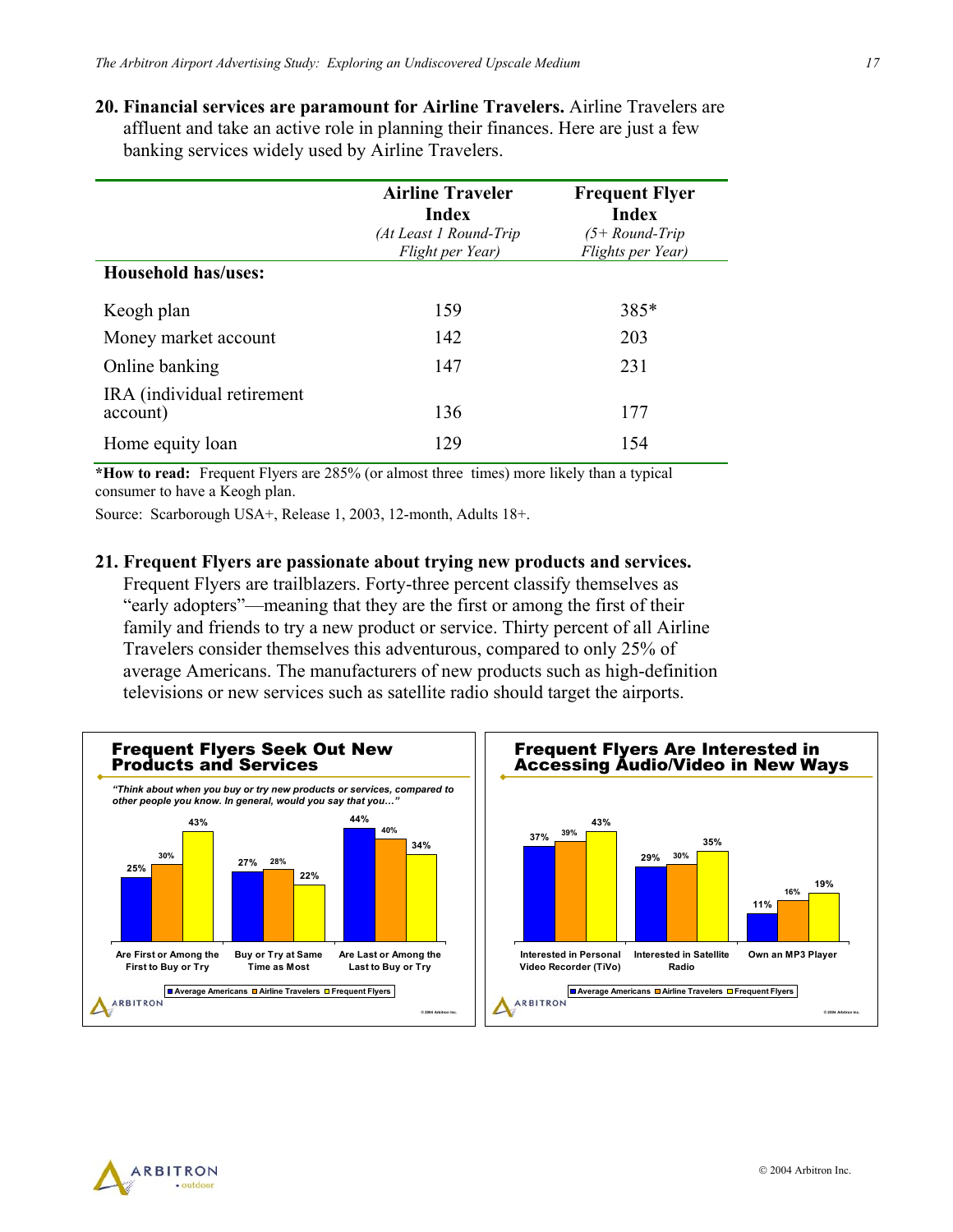### **22. Home electronic equipment is popular among Airline Travelers.**

Manufacturers of high-end home entertainment devices can find their core consumers at the airport.

| Spent \$1,000 or more in the<br>past year on: | <b>Airline Traveler</b><br>Index<br>(At Least 1 Round-Trip<br>Flight per Year) | <b>Frequent Flyer</b><br><b>Index</b><br>$(5+Round-Trip)$<br>Flights per Year) |
|-----------------------------------------------|--------------------------------------------------------------------------------|--------------------------------------------------------------------------------|
| Television                                    | 130                                                                            | 164                                                                            |
| Stereo (audio) system                         | 139                                                                            | 321                                                                            |
| Camera or accessories                         | 165                                                                            | 377                                                                            |
| <b>Plan to buy in the next year:</b>          |                                                                                |                                                                                |
| MP3 player                                    | 131                                                                            | 747*                                                                           |

**\*How to read:** Frequent Flyers are 142% (or almost one and a half times) more likely than a typical consumer to buy an MP3 player in the next year.

Source: Scarborough USA+, Release 2, 2002, 12-month, Adults 18+.

**23. Movies are a major source of entertainment for Airline Travelers.** Thirty percent of all Airline Travelers watched a movie in the theater last week, compared to only 20% of the general population. Nearly a third of all Frequent Flyers have gone to the movies in the past week as well. Frequent Flyers are also more likely to have an extensive DVD collection. Movie studios have had major success with traditional outdoor media, and airport advertising appears to be a highly effective way to increase the frequency of their messages with core movie consumers.



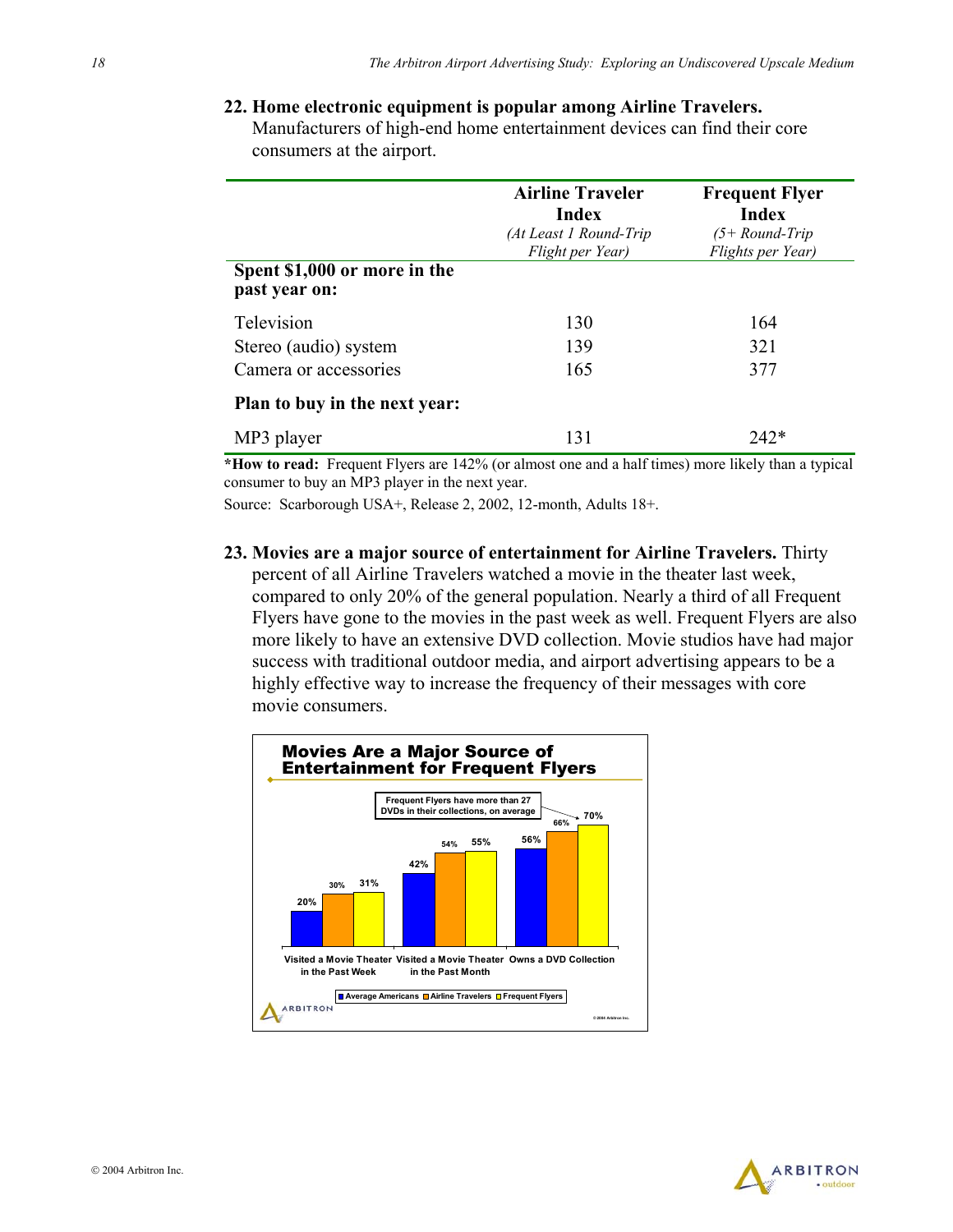**24. Live music, theater and resorts are also staples of the Frequent Flyer's lifestyle.** Concert tour operators and resort package providers should make a greater promotional effort at the airports.

| Personally attended/visited in<br>the past year: | <b>Airline Traveler</b><br>Index<br>(At Least 1 Round-Trip<br>Flight per Year) | <b>Frequent Flyer</b><br><b>Index</b><br>$(5 + Round-Trip)$<br>Flights per Year) |
|--------------------------------------------------|--------------------------------------------------------------------------------|----------------------------------------------------------------------------------|
| Symphony concert or opera                        | 163                                                                            | $254*$                                                                           |
| Live theater                                     | 148                                                                            | 196                                                                              |
| Rock concert                                     | 136                                                                            | 185                                                                              |
| Disney World (Orlando)                           | 167                                                                            | 206                                                                              |
| Universal Studios (Orlando)                      | 161                                                                            | 193                                                                              |

**\*How to read:** Frequent Flyers are 154% (or one and a half times) more likely than a typical consumer to have attended the symphony or opera in one year.

Source: Scarborough USA+, Release 1, 2003, 12-month, Adults 18+.

#### **25. Sports—both watching and participating—is a favorite of Airline**

**Travelers.** The professional sports leagues and equipment manufacturers can reach their fan base at the airport.

|                                                                                                                          | <b>Airline Traveler</b><br><b>Index</b><br>(At Least 1 Round-Trip<br>Flight per Year) | <b>Frequent Flyer</b><br><b>Index</b><br>$(5 + Round-Trip)$<br>Flights per Year) |
|--------------------------------------------------------------------------------------------------------------------------|---------------------------------------------------------------------------------------|----------------------------------------------------------------------------------|
| Personally attended/visited in<br>the past year:                                                                         |                                                                                       |                                                                                  |
| National Basketball<br>Association game<br>College football game<br>Major-league baseball game<br>National football game | 158<br>130<br>149<br>141                                                              | 274<br>186<br>222<br>225                                                         |
| Participated in:                                                                                                         |                                                                                       |                                                                                  |
| Snow skiing<br>Golf<br>Backpacking/hiking                                                                                | 170<br>142<br>139                                                                     | $304*$<br>219<br>206                                                             |
| Extreme sports (rock climbing,<br>bungee jumping, etc.)<br>Bicycling                                                     | 138<br>128                                                                            | 173<br>176                                                                       |

**\*How to read:** Frequent Flyers are 204% (or two times) more likely than a typical consumer to be snow skiers.

Source: Scarborough USA+, Release 1, 2003, 12-month, Adults 18+.

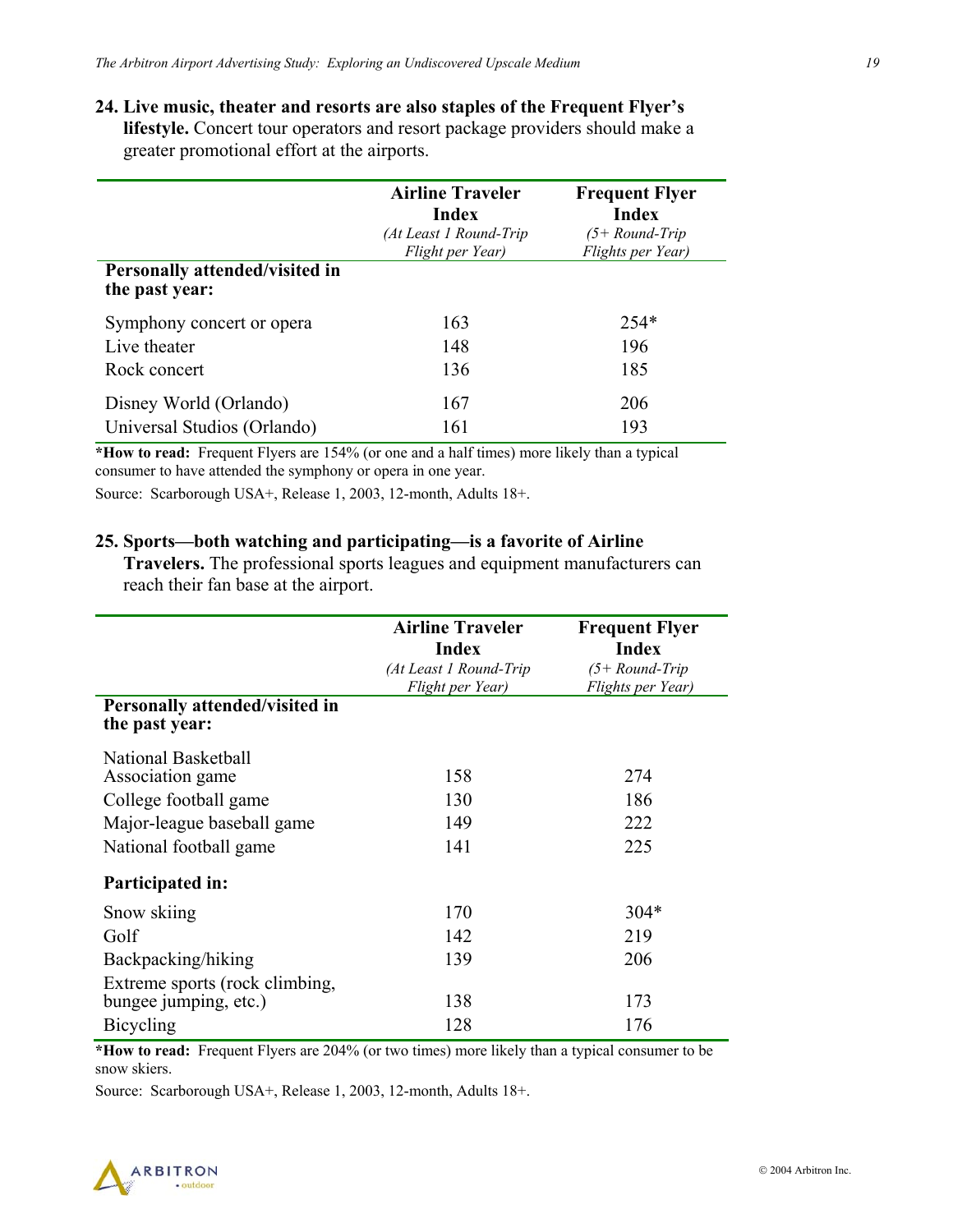### **D. Time Spent at the Airport**

**26. Americans are spending more time at the airport.** Forty-six percent of all Airline Travelers say they are spending more time at the airport now than they did two years ago.



**27. Airline Travelers are getting to the airport earlier than ever and are spending more time in the pre-security areas.** Fifty-one percent of Airline Travelers say they spend 30 minutes or more in the airport lobby *before* going through security.



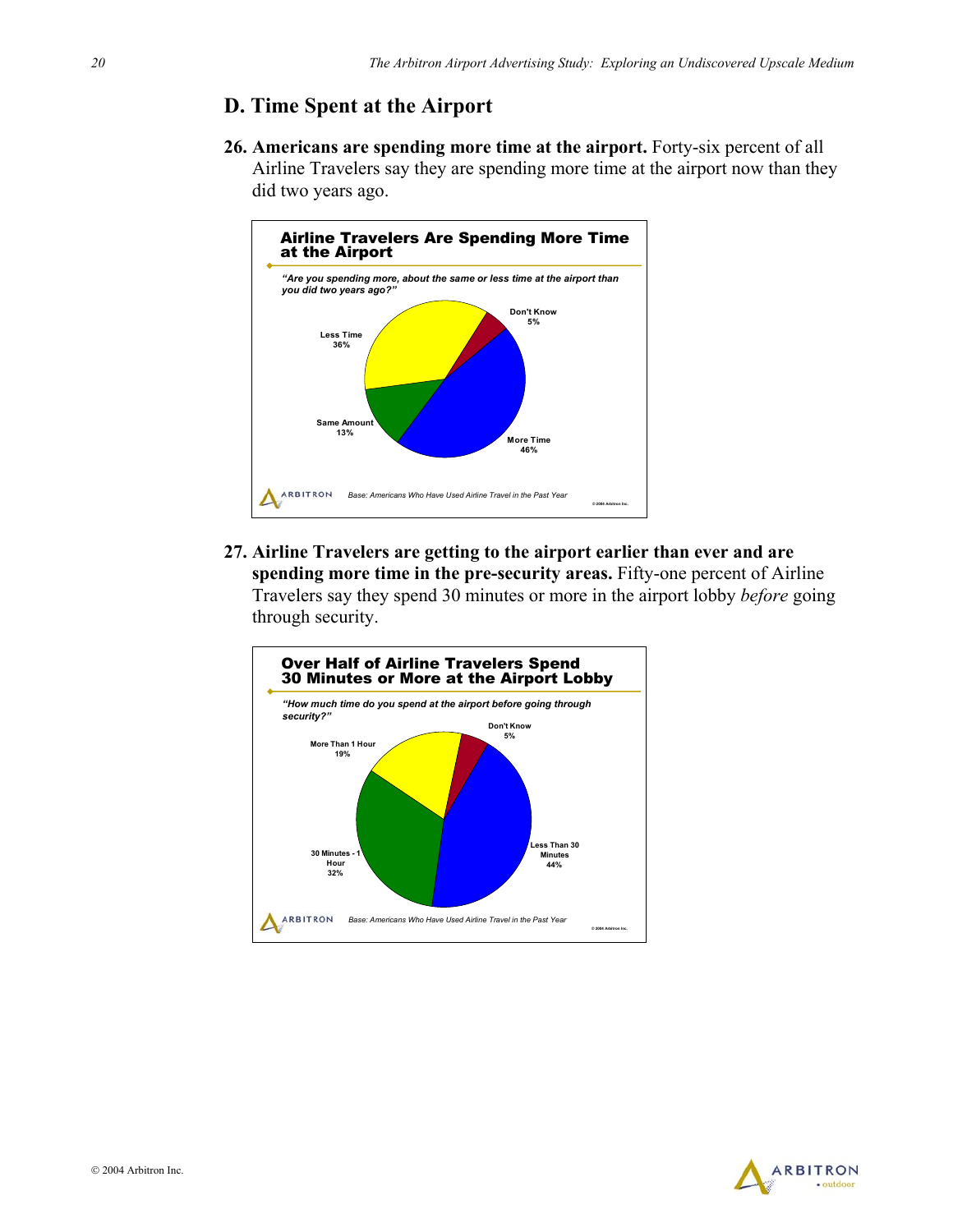**28. After going through security, Airline Travelers are spending more time in the terminal area before they board their flight.** Sixty-eight percent of Airline Travelers say they spend an *additional* 30 minutes or more in the terminal before their flight boards.



### **E. Airport Advertising and Shopping**

**29. Airline Travelers take notice of airport signs and advertising displays.** Fiftyeight percent of Airline Travelers who have flown in the past year recall noticing an advertising display at the airport. The awareness factor jumps to 68% for Frequent Flyers.



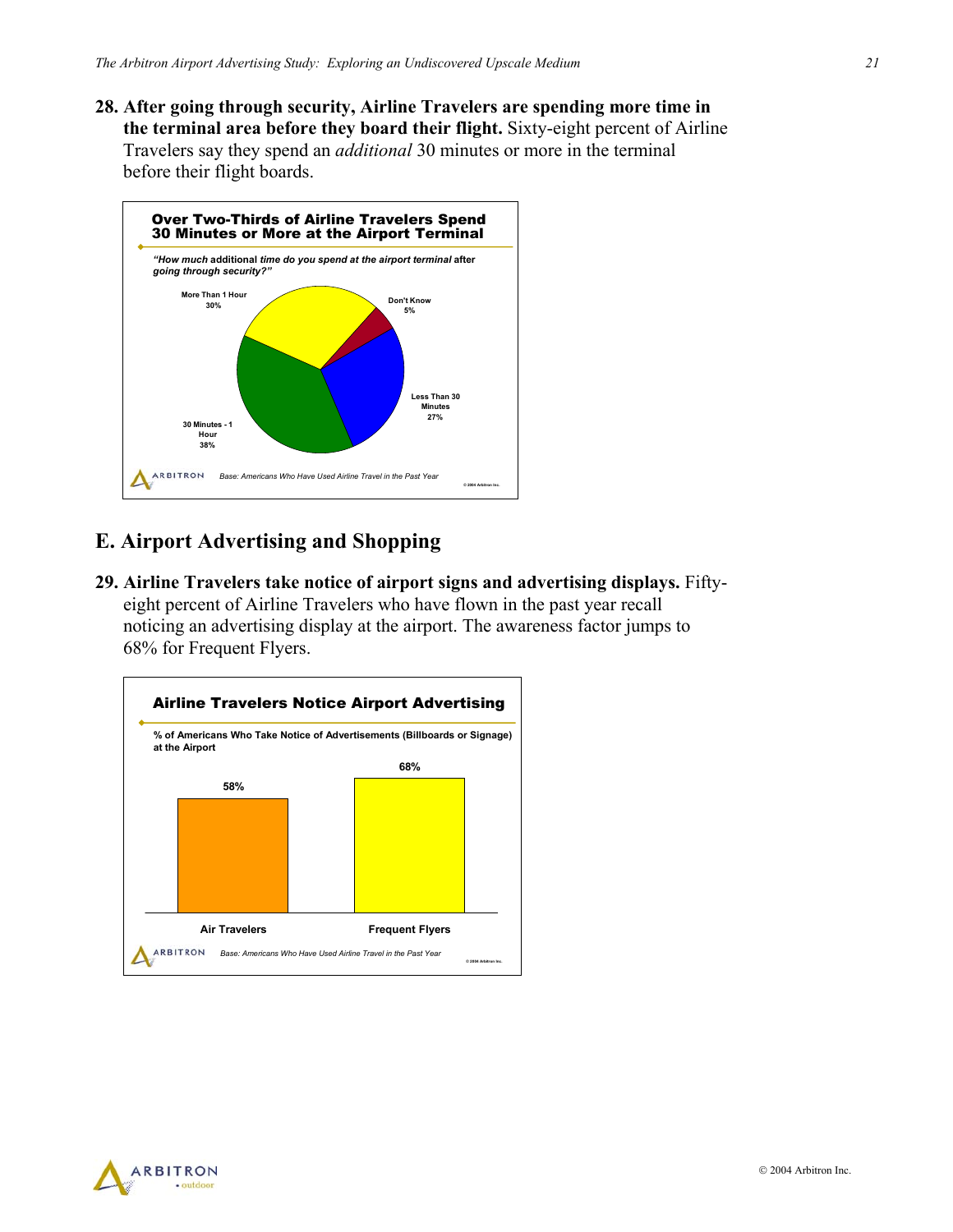**30. During these longer waiting periods Airline Travelers take the time to read advertising displays.** Seventy-two percent of Airline Travelers who recall noticing airport advertising displays say they take the time to read them. Frequent Flyers don't view these messages with a jaded eye either: 82% say they take the time to read airport advertising.



**31. Shopping has become another important pastime at the airport.** Sixty-four percent of Airline consumers who traveled in the past 12 months have made a purchase at an airport store or restaurant. Incidences of airport shopping increase to 75% among Frequent Flyers.



**32. Airport shops and restaurants should post signs directing passengers to their location.** Directional signs, very popular with outdoor advertisers, are rare in airport advertising. Few stores and restaurants use airport advertising to promote their location. This is a huge missed opportunity. Seventy-five percent of air travelers indicate they would be interested in advertising signs that would direct them to airport shops and restaurants.

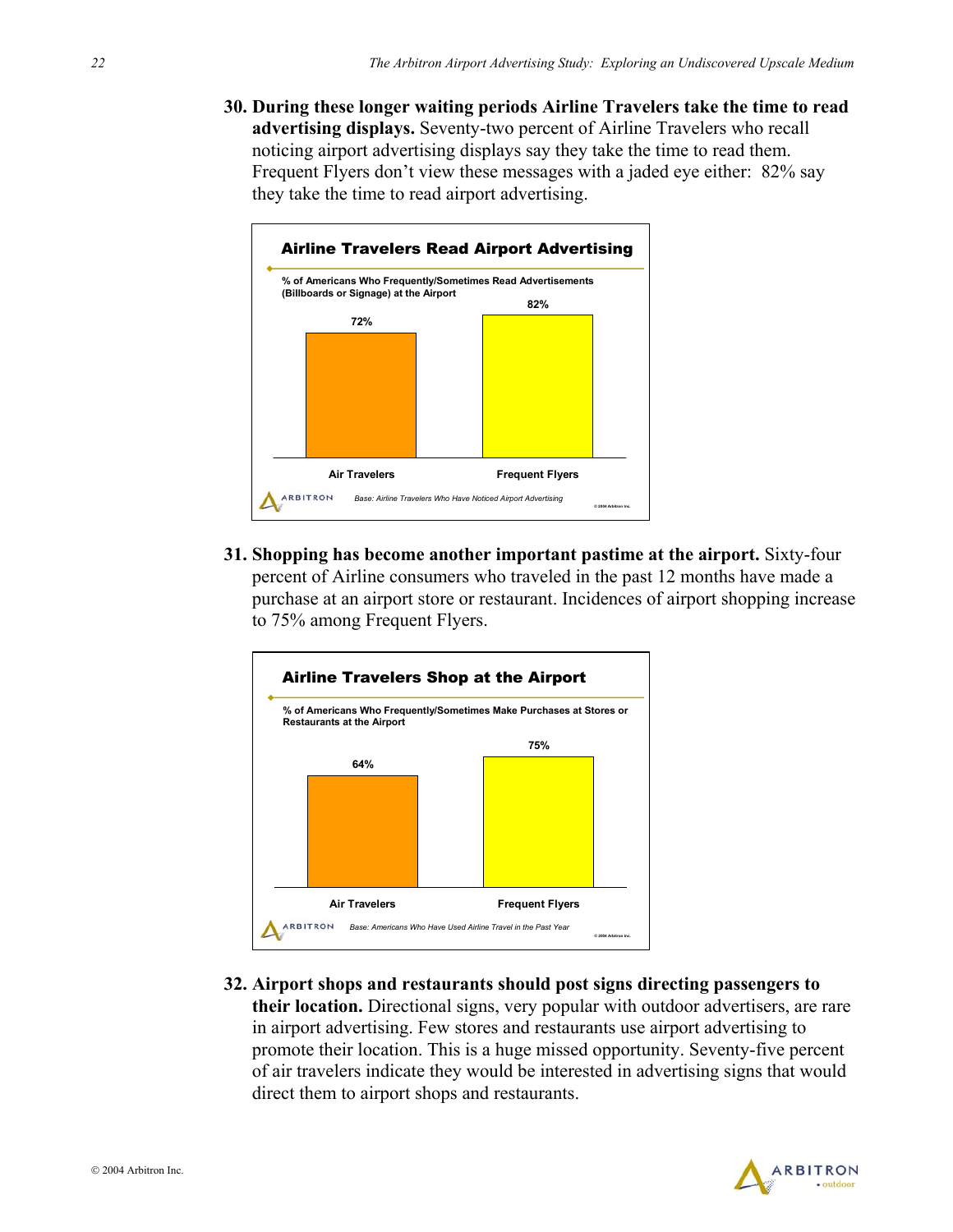**33. Airport advertising that runs for three months delivers double the reach of a one-month campaign.** Eleven percent of Americans fly during an average month, but 21% of Americans fly at least once during an average three-month period.



**34. Eighty-one percent of Frequent Flyers can be reached at least once during a three-month airport advertising campaign.** Fifty-eight percent of Frequent Flyers have used air travel in the past month, but 81% have taken at least one flight in the past three months. Longer campaigns increase frequency to this select group of consumers.



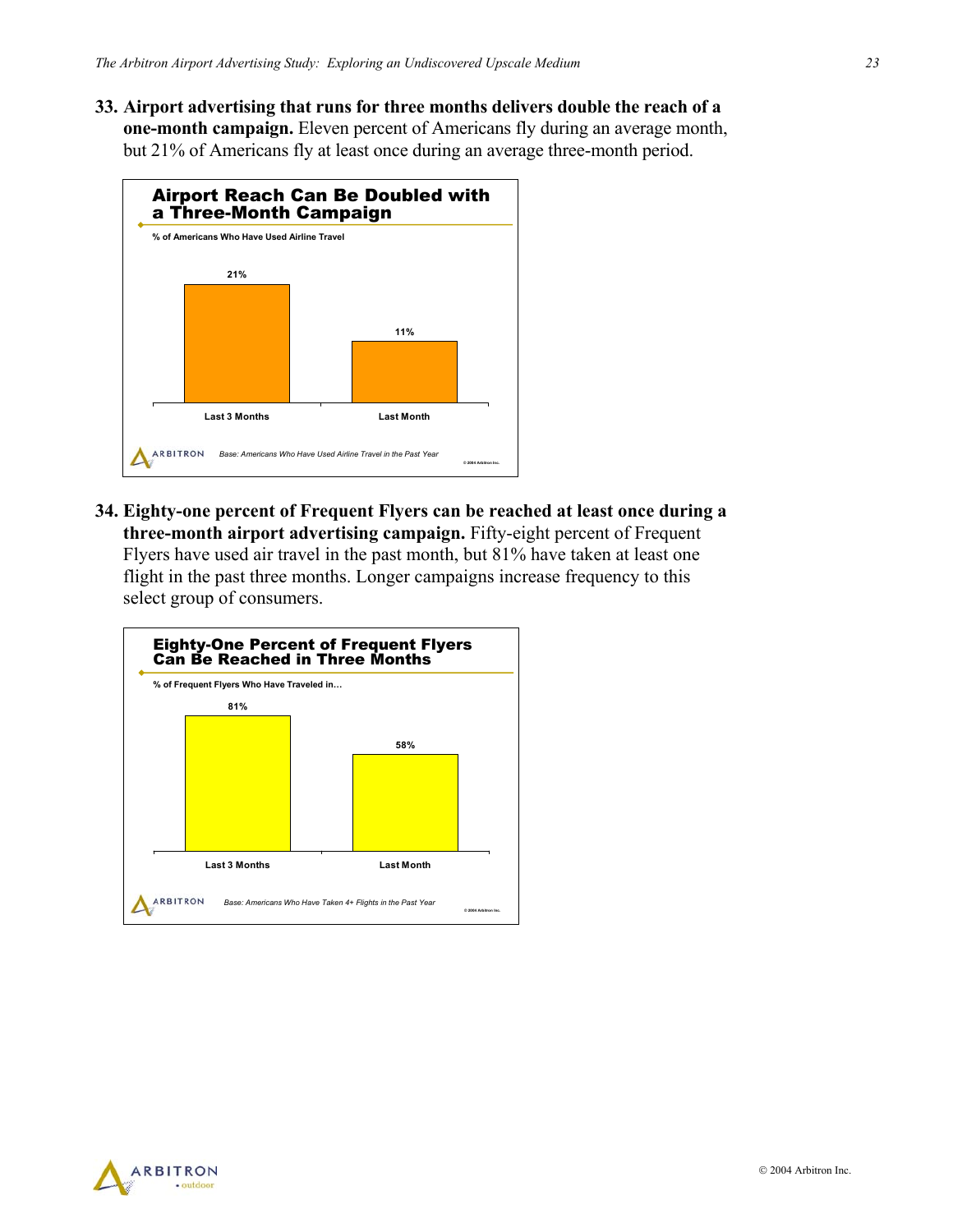### **F. Airline Travelers' Media Exposure**

**35. Airline Travelers spend less time with television.** Airline Travelers spend 38% of their weekly media time with television, compared to 42 percent for average Americans.

Translated into real time, Airline Travelers spend roughly 2 hours and 41 minutes with TV per day, compared to the average American, who spends closer to 3 hours and 8 minutes per day.

Annualized, Airline Travelers spend 164 fewer hours per year with TV than an average American. Frequent Flyers only spend 2 hours and 33 minutes watching TV per day, making their annual time spent approximately 213 hours fewer than the average American. Airline Travelers are also less likely to be heavy TV viewers.



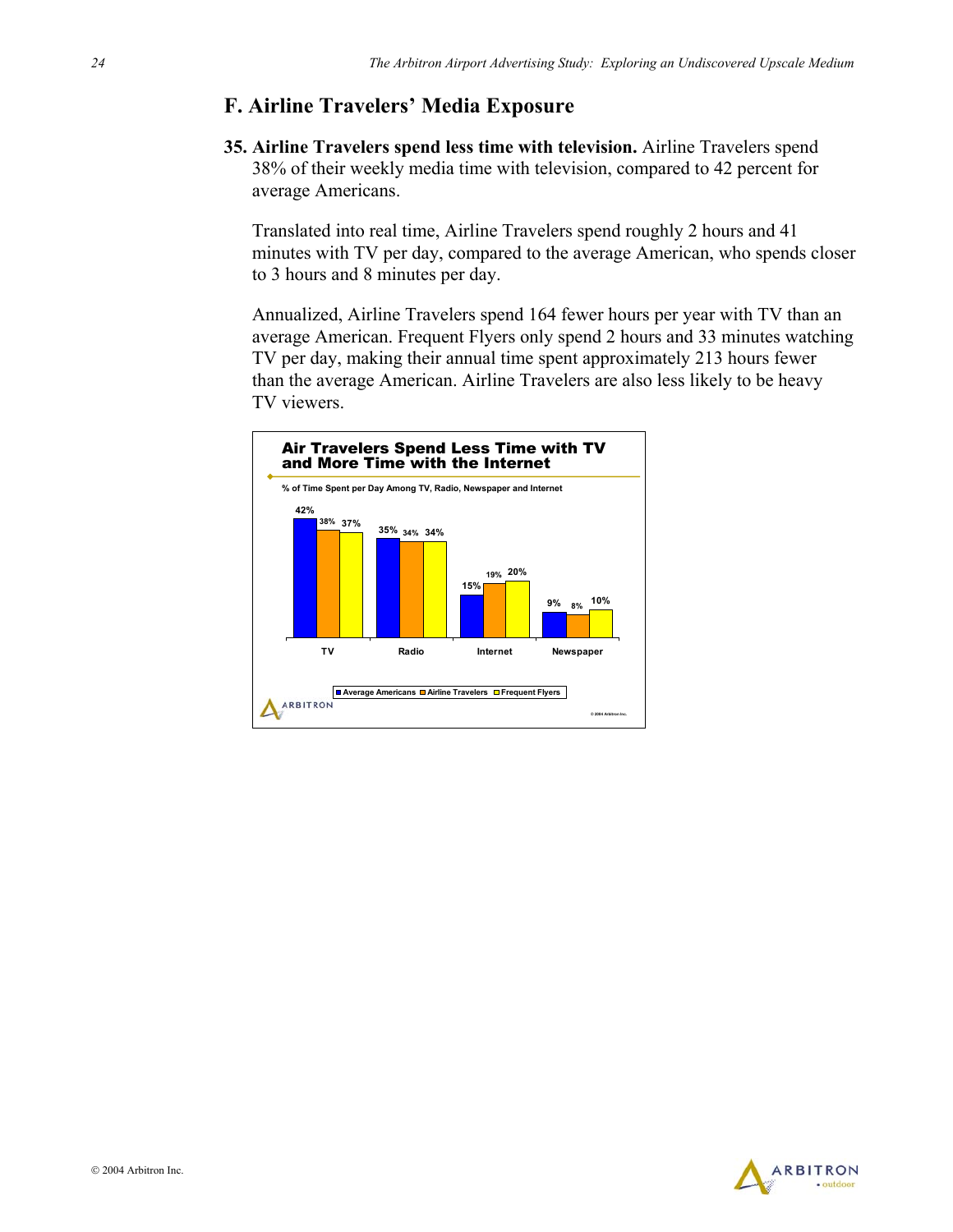**36. Airline Travelers spend more time online.** On the other hand, time spent with the Internet consumes 19% of the Airline Traveler's daily media time, compared with only 15% for the general population.

Translated into real time, Airline Travelers spend approximately 1 hour and 22 minutes online per day, compared to the average American, who spends only 1 hour and 6 minutes per day.

Annualized, Airline Travelers spend 97 hours more online than an average American. Airline Travelers are also more likely to be heavy Internet users.



**37. Twice as many Americans fly as read** *Time* **or** *Newsweek* **magazines.**

According to Scarborough Research, 41% of Americans 18 years or older have used airline travel in the past year, compared to only 20% or 21%, respectively, who have read *Time* or *Newsweek* magazines in the past six months.



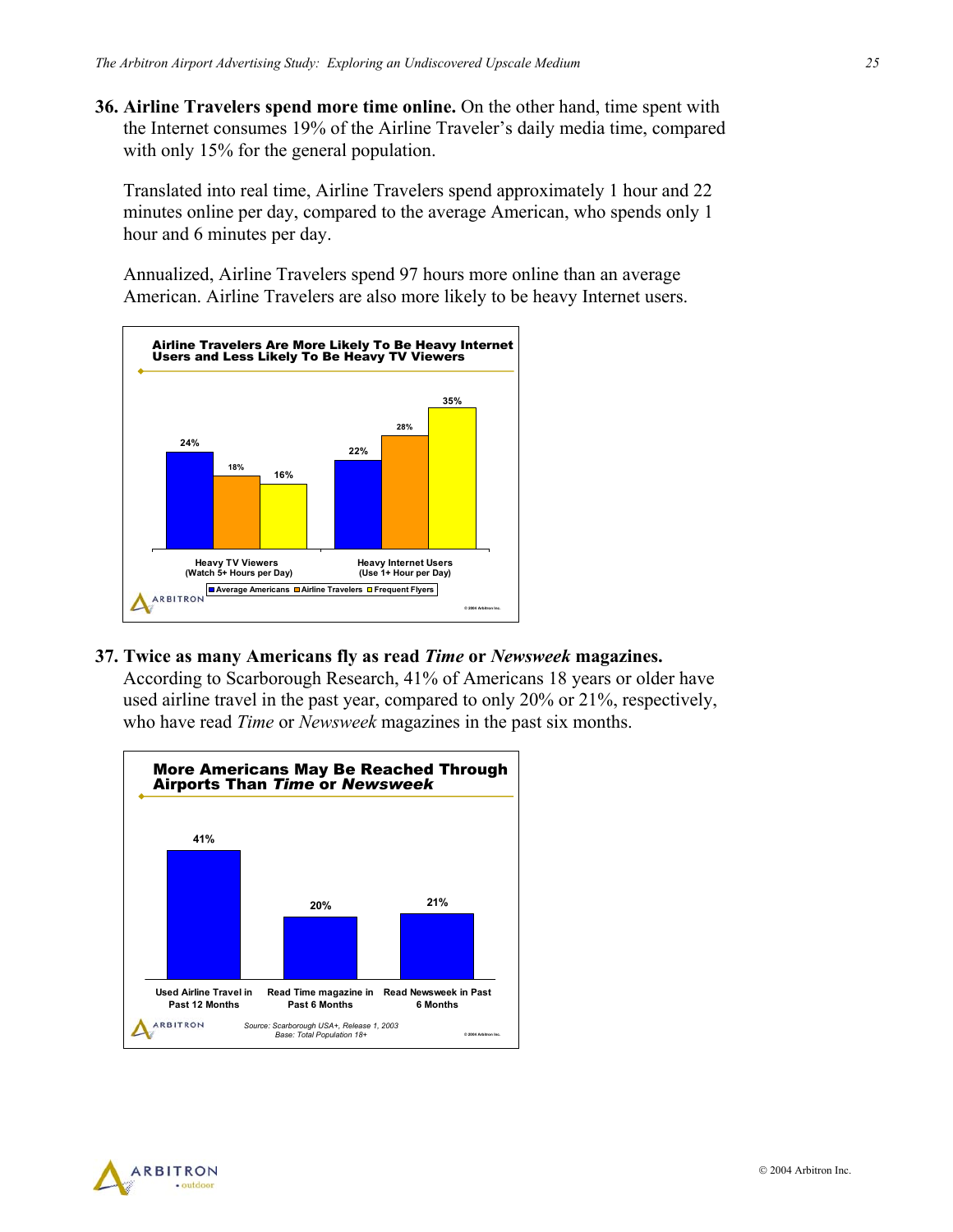**38. More than twice as many Males 18-34 in New York fly as read** *Sports Illustrated***.** Fifty-four percent of males between the ages of 18 and 34 living in the New York DMA have flown in the past year; only 24% of them have read a copy of *Sports Illustrated* magazine in the past six months—according to Scarborough Research. This is an example of the surprising reach of airport advertising compared to traditional media and is typical of other markets.



**39. Frequent Flyers are Internet junkies—very likely to have home broadband connections and shop online.** Airline Travelers, especially Frequent Flyers, shop more often online and spend more money when they do. This makes Airline Travelers a natural target for Internet retailers.

|                                                                          | Average<br>American<br>(Total U.S.<br>Population) | <b>Airline</b><br><b>Traveler</b><br>(In past 12)<br><b>Months</b> )<br>$(37\% \text{ of } U.S.$<br>Population) | Frequent<br><b>Flyer</b><br>(4 or More<br><b>Round Trips</b><br>per Year)<br>(7% of U.S.<br>Population) |
|--------------------------------------------------------------------------|---------------------------------------------------|-----------------------------------------------------------------------------------------------------------------|---------------------------------------------------------------------------------------------------------|
| Internet access at home/work                                             | 72%                                               | 86%                                                                                                             | 93%                                                                                                     |
| Broadband home<br>Internet access<br>Purchased online in the             | 31%                                               | 38%                                                                                                             | 48%                                                                                                     |
| past month                                                               | 27%                                               | 34%                                                                                                             | 55%                                                                                                     |
| Amount spent online                                                      | \$635                                             | \$680                                                                                                           | \$1,019                                                                                                 |
| Booked airline travel online in<br>the past year:<br>for personal travel | 36%                                               | 60%                                                                                                             | 71%                                                                                                     |
| for business travel                                                      | 12%                                               | 24 <sup>%</sup>                                                                                                 | 44%                                                                                                     |
| Number of bookings<br>made online                                        | $\overline{2}$                                    | 2                                                                                                               | 5                                                                                                       |

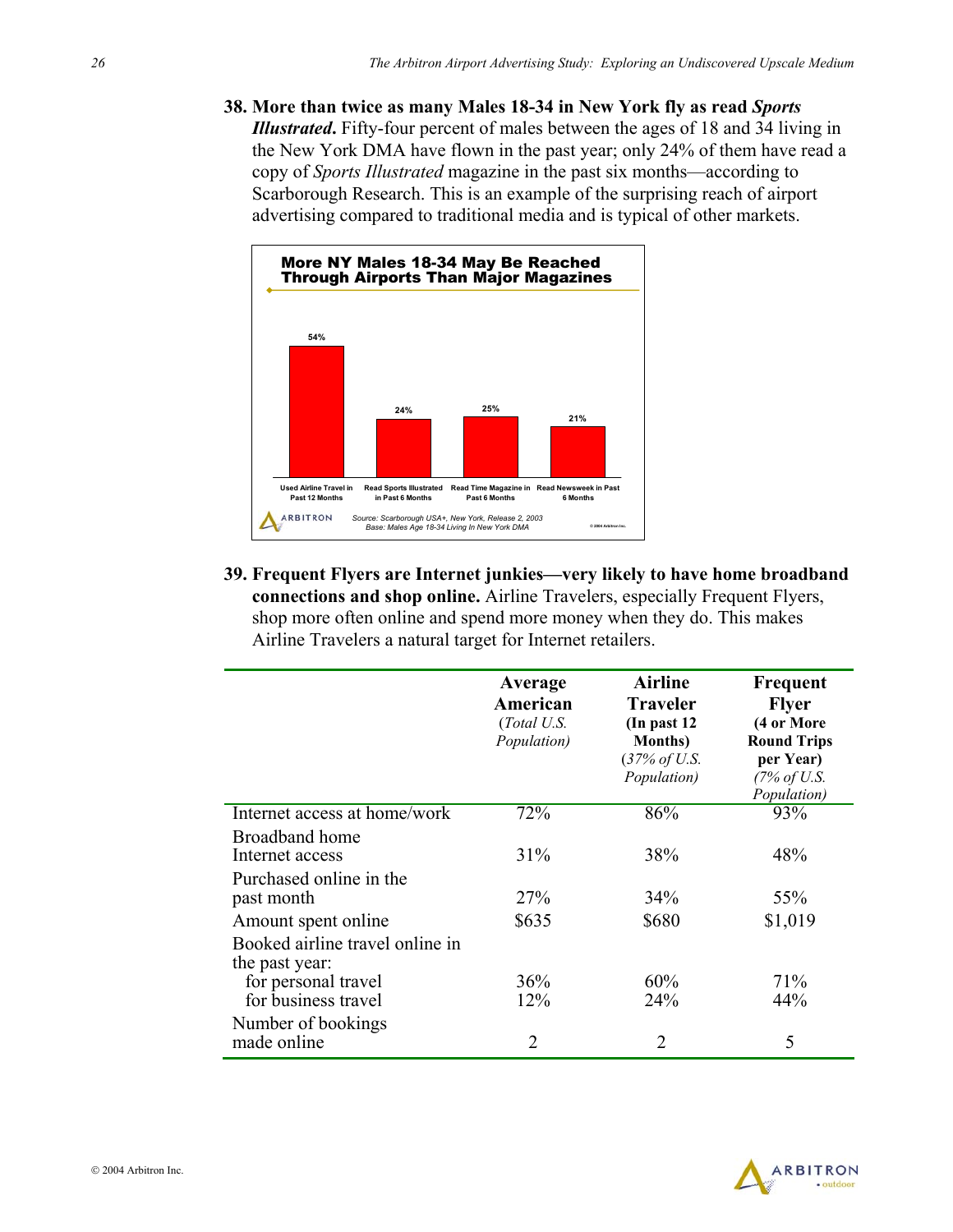### **G. Maximizing Outdoor Media Campaigns**

**40. Airport advertising complements a traditional outdoor campaign.** Thirtyseven percent of Airline Travelers are "Mega-Milers," logging 261 or more miles on the road each week, compared to 32% of average Americans. Frequent Flyers are even more likely to be on the road, with 45% belonging to the Mega-Milers club. Not surprisingly, Frequent Flyers have a profile similar to that of the desirable Mega-Milers. Advertisers that have had success targeting motorists can extend that success at the airport.

If you want to learn more about automotive travel and traditional outdoor media, get a free copy of *The Arbitron Outdoor Study,* available at www.arbitron.com.



**41. Outdoor campaigns targeting pedestrians can also be extended to the** 

**airport.** Airline Travelers are "Power Pedestrians" too. Twenty-four percent of Airline Travelers walk five or more miles in a city or downtown area per week, compared to 21% of average Americans. Frequent Flyers also "walk the walk," with 30% covering five or more miles in a city or downtown area per week. Successful pedestrian campaigns can increase frequency among upscale consumers by utilizing airport advertising.



· outdoor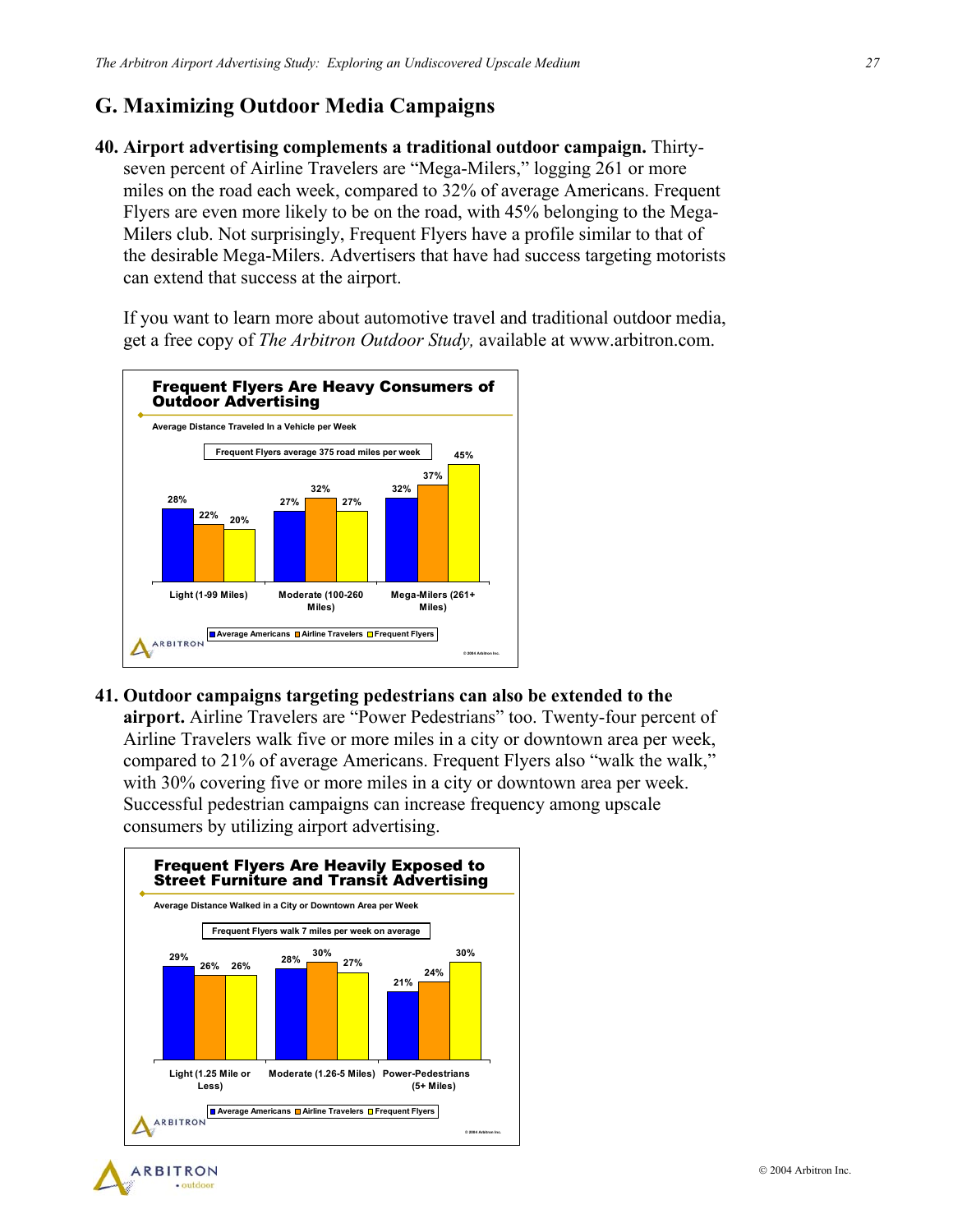

## **Recommendations**

- **1. Advertisers can increase their exposure to upscale Americans via airport advertising.** Airline Travelers, particularly Frequent Flyers, are a refined segment of America with varied interests and significant expendable income. Current airport advertising is predominately targeted toward the business-tobusiness or technology sectors. This study indicates that airport terminal advertising is also a logical medium for a wide range of luxury and entertainment goods.
- **2. The airport offers a rare opportunity to catch the attention of Americans that may be harder to reach through other media.** Frequent Flyers spend more than 213 fewer hours per year with television than the average American. On the other hand, Frequent Flyers account for almost 60% of all airport advertising impressions. This makes airport advertising a strong complement in a media plan.
- **3. Upscale retailers should take advantage of the sophisticated and affluent crowds congregating at the airports.** Advertisers of high-end clothes, shoes, jewelry and grooming products should market directly to this audience. Premium retail chains should also pursue this audience, both for in-store and online purchases.
- **4. Successful outdoor campaigns should include an airport component.** Airline Travelers log a lot of vehicle miles on the road and walking in a city or downtown area. Thus, Airline Travelers are heavy outdoor advertising consumers. Campaigns that currently market to these individuals can have the same success at the airport. The airport offers advertising space that reaches an affluent, upscale and captive audience.
- **5. Airport retailers should post displays and signs directing travelers to their stores**. Few airport retailers and restaurants utilize airport advertising to direct consumers to their location. Our research shows that Airline Travelers want the convenience of signs directing them to stores.
- **6. Advertisers shouldn't underestimate the inventory in the airport lobby.** People are spending more time at the airport *before* going through security. There is an opportunity to maximize the available space in this underutilized but valuable area. Many Americans are spending almost as much time in the airport lobby as they are in the terminal.
- **7. Airport advertising campaigns that run for three months or more maximize their reach and frequency impact.** A majority of Frequent Flyers go to the airport at least once every three months, but longer campaigns can greatly increase frequency to these coveted consumers. If an even greater reach is desired, rotate the creative to keep frequent travelers interested and engaged.

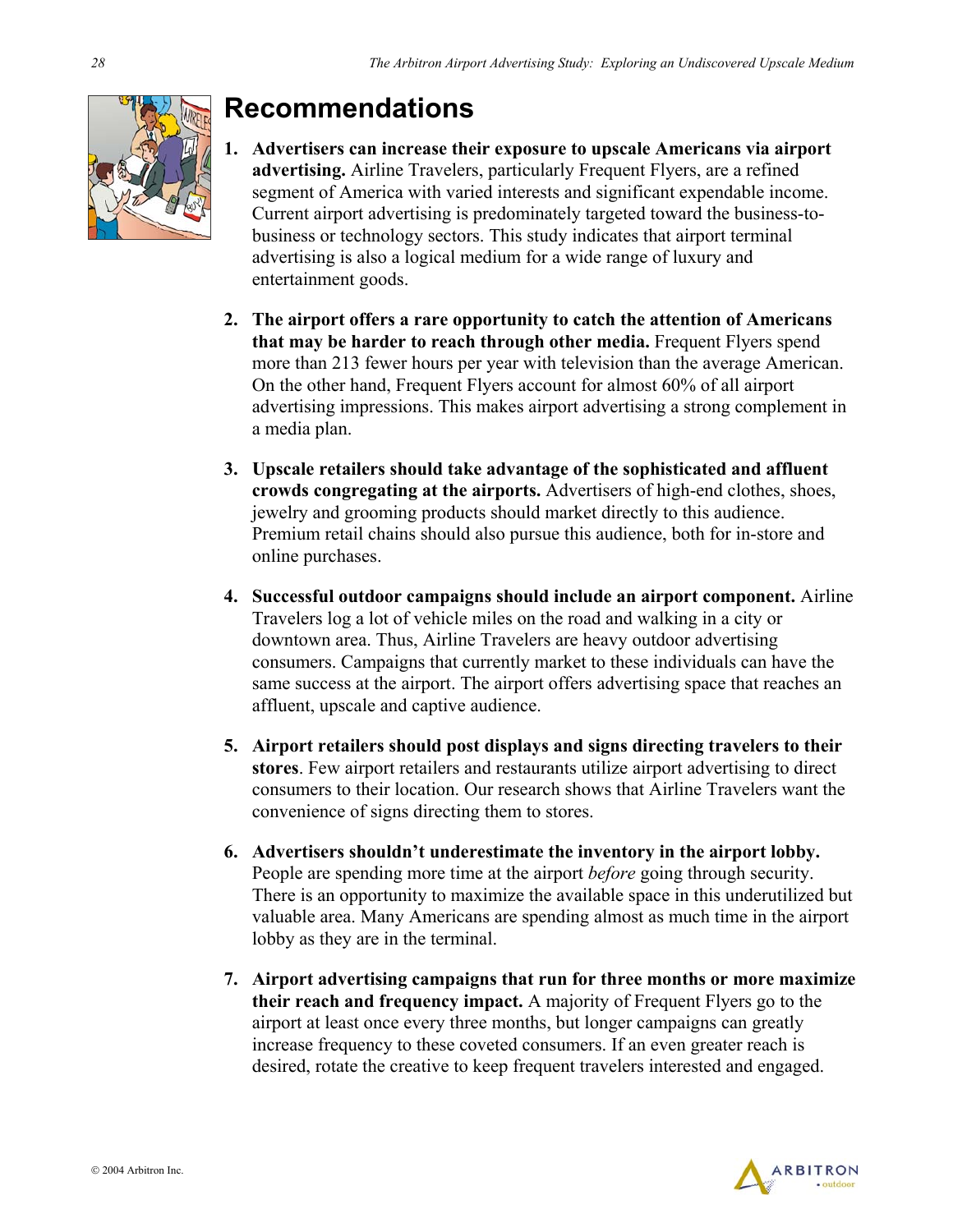- **8. Advertisers should place creative in all major airports within a DMA.** Airline Travelers in major cities use multiple airports for departures. If an advertiser wants to reach the most travelers with maximum frequency, advertisements should be placed in all major airports serving a market. A breakdown of airport usage for each of the top 75 DMAs is available through Scarborough Research.
- **9. Technology companies marketing personal or consumer entertainment devices should have a strong presence at the airport.** Frequent Flyers are early adopters who are interested in cutting-edge technology and hold influence with their friends and family. Marketing at the airport can go a long way toward reaching these influential consumers and starting a lucrative word-ofmouth campaign.
- **10. Movie studios should also promote their films at the airport.** Airline Travelers are avid movie fans. They go to the theater to see films more often than average, and they pay again to own them on DVD. The film industry is an aggressive user of outdoor advertising on the roads and streets but is missing a significant opportunity at the airports.
- **11. Internet businesses should market to the online-savvy airport audience.** Online retailers of clothes, electronics and entertainment should market directly to consumers at the airport. Airline Travelers, particularly Frequent Flyers, shop more often online and spend more money when they do shop. These are busy people on the move, and they need to learn about quick and convenient ways to shop for the things they want.

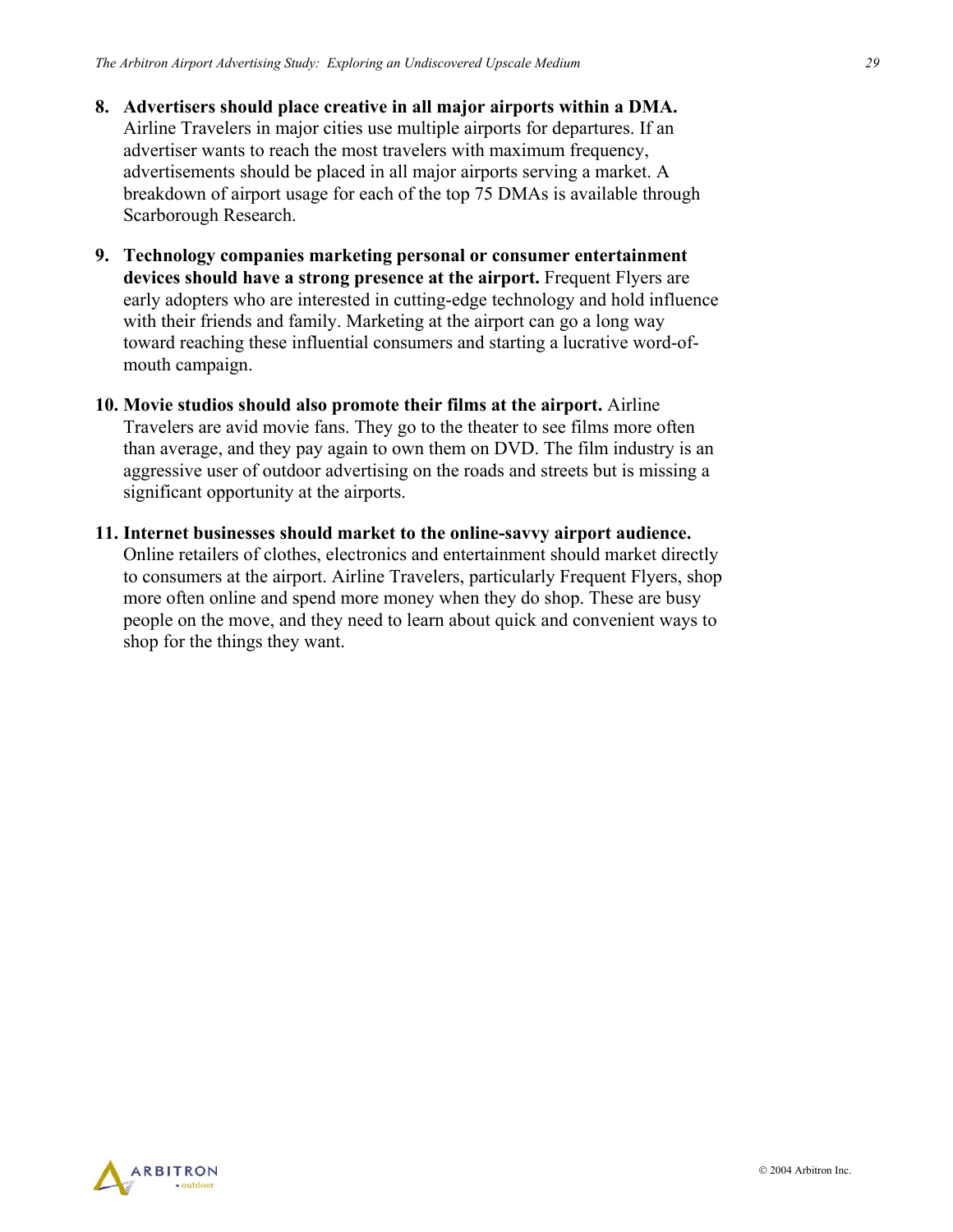## **Appendix A: Summary**

## **Airline Travelers and Airport Advertising**

*July 2003 through April 2004\** 

## **Those who have used airline travel in the past year**

- 92 million Americans
- 39% of U.S. population 18+
- 3.01 average number of flights per year

## **Those who have used airline travel in the last 3 months**

- 50 million Americans
- 21% of U.S. population 18+
- 4.11 average number of flights per year

## **Those who have used airline travel in the last month**

- 26 million Americans
- 11% of U.S. population 18+
- 5.23 average number of flights per year

## **Frequent Flyers (4 or more round-trip flights in the past year)**

- 17 million Americans
- 7% of U.S. population  $18+$
- 9.12 average number of flights per year

\*These data reflect an average of four studies conducted in July 2003, October 2003, January 2004 and April 2004.

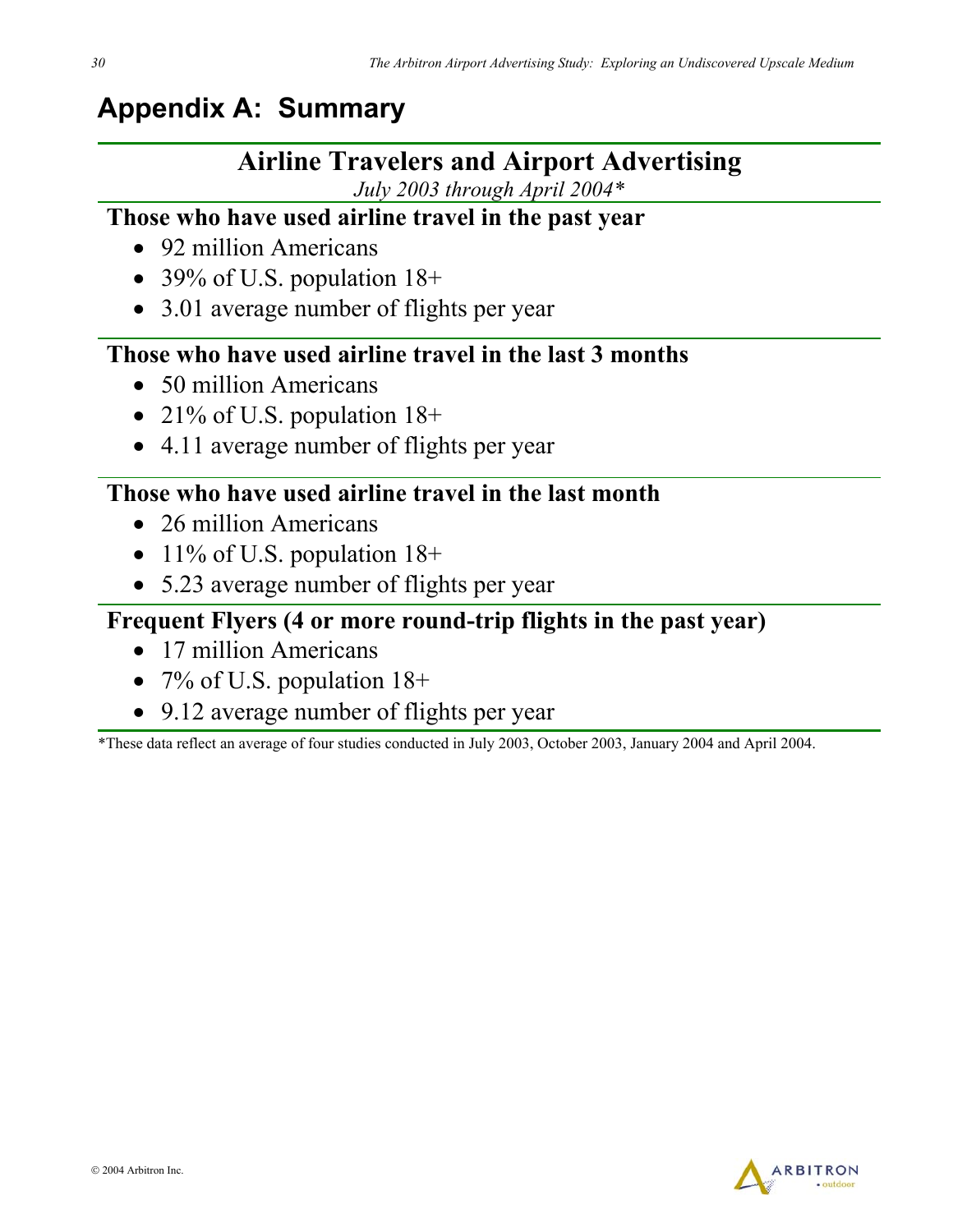## **Appendix B: Airport Advertising Reach**

| <b>B-1. Profile of U.S. Airline Travelers</b> |                        |                                                                           |                                                                                           |                                                                                        |
|-----------------------------------------------|------------------------|---------------------------------------------------------------------------|-------------------------------------------------------------------------------------------|----------------------------------------------------------------------------------------|
|                                               | <b>U.S. Population</b> | <b>Traveled in the</b><br><b>Past Year</b><br>(39% of U.S.<br>Population) | <b>Traveled in the</b><br><b>Past 3 Months</b><br>$(21\% \text{ of } U.S.$<br>Population) | <b>Traveled in the</b><br><b>Past Month</b><br>$(11\% \text{ of } U.S.$<br>Population) |
| <b>Demographics</b>                           |                        |                                                                           |                                                                                           |                                                                                        |
| Men                                           | $46\%*$                | 47%*                                                                      | 45%                                                                                       | 46%                                                                                    |
| Women                                         | 54%                    | 53%                                                                       | 55%                                                                                       | 54%                                                                                    |
| $12 - 17$                                     | 10%                    | 9%                                                                        | 8%                                                                                        | 9%                                                                                     |
| $18 - 24$                                     | 10%                    | 10%                                                                       | 8%                                                                                        | 6%                                                                                     |
| $25 - 34$                                     | 16%                    | 17%                                                                       | 16%                                                                                       | 17%                                                                                    |
| $35 - 44$                                     | 19%                    | 20%                                                                       | 20%                                                                                       | 21%                                                                                    |
| $45 - 54$                                     | 18%                    | 20%                                                                       | 20%                                                                                       | 23%                                                                                    |
| $55 - 64$                                     | 13%                    | 14%                                                                       | 17%                                                                                       | 14%                                                                                    |
| $65+$                                         | 14%                    | 11%                                                                       | 11%                                                                                       | 10%                                                                                    |
| Employed part/full<br>time                    | 58%                    | 67%                                                                       | 66%                                                                                       | 67%                                                                                    |
| Retired                                       | 16%                    | 12%                                                                       | 12%                                                                                       | 11%                                                                                    |
| Student                                       | 12%                    | 11%                                                                       | 11%                                                                                       | 11%                                                                                    |
| Homemaker                                     | 8%                     | 6%                                                                        | 5%                                                                                        | 6%                                                                                     |
| Unemployed                                    | 5%                     | 3%                                                                        | 3%                                                                                        | 3%                                                                                     |
| $$100K+$<br>household income                  | 10%                    | 18%                                                                       | 20%                                                                                       | 21%                                                                                    |
| White                                         | 75%                    | 78%                                                                       | 78%                                                                                       | 80%                                                                                    |
| African-American                              | 10%                    | 7%                                                                        | 8%                                                                                        | 7%                                                                                     |
| Hispanic/Latino                               | 9%                     | 6%                                                                        | 6%                                                                                        | 6%                                                                                     |
| Home geography (region)                       |                        |                                                                           |                                                                                           |                                                                                        |
| Northeast                                     | 19%                    | 21%                                                                       | 21%                                                                                       | 22%                                                                                    |
| South                                         | 35%                    | 30%                                                                       | 28%                                                                                       | 25%                                                                                    |
| Midwest                                       | 26%                    | 24%                                                                       | 25%                                                                                       | 27%                                                                                    |
| West                                          | 19%                    | 24%                                                                       | 23%                                                                                       | 23%                                                                                    |

**\*How to read:** Forty-six percent (46%) of the U.S. population age 12 and older are male vs. 47% of those who used airline travel in the past year.

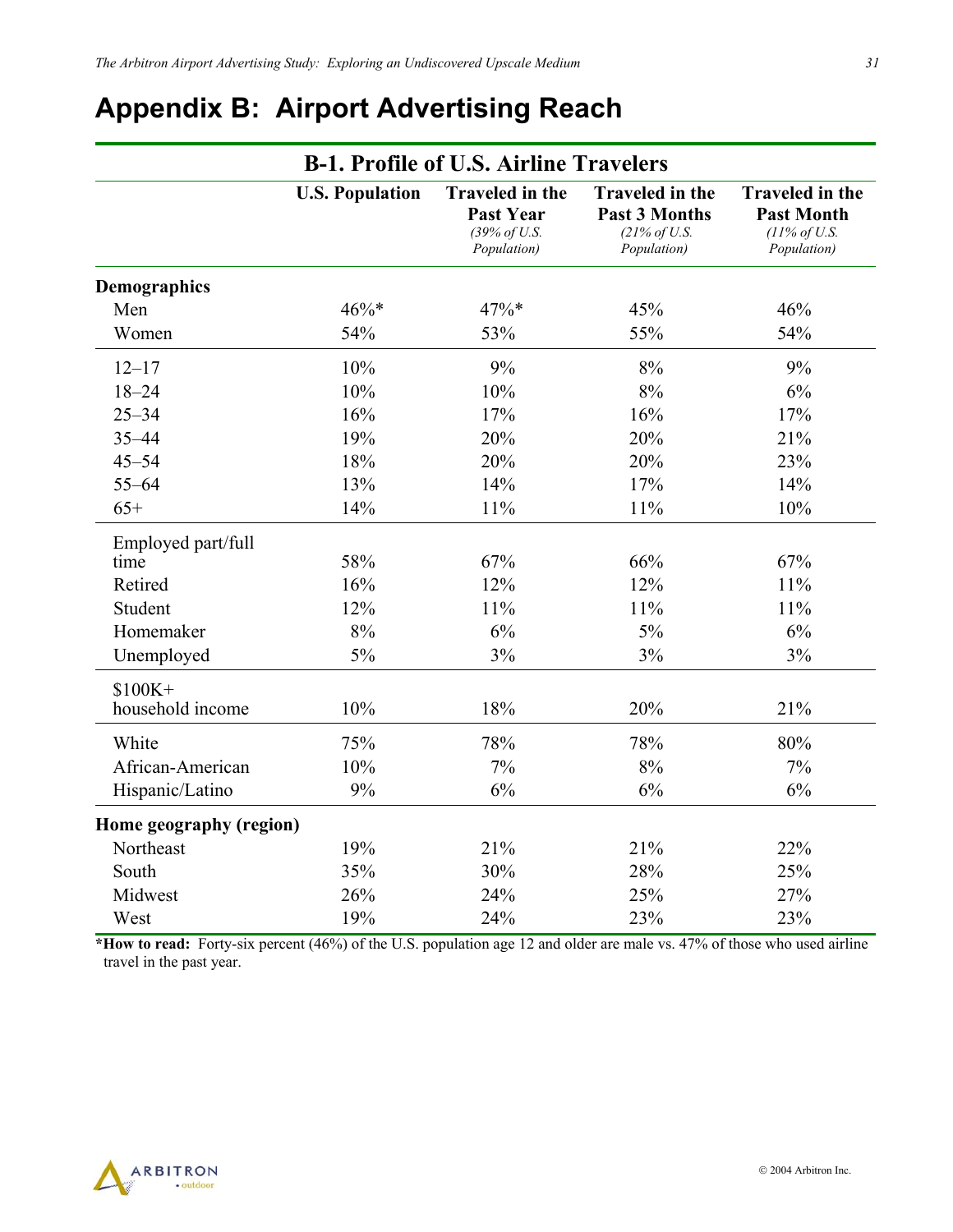|                                                            | <b>B-2. Media Habits of U.S. Airline Travelers</b> |                                                                           |                                                                                           |                                                                                        |
|------------------------------------------------------------|----------------------------------------------------|---------------------------------------------------------------------------|-------------------------------------------------------------------------------------------|----------------------------------------------------------------------------------------|
|                                                            | <b>U.S. Population</b>                             | <b>Traveled in the</b><br><b>Past Year</b><br>(39% of U.S.<br>Population) | <b>Traveled in the</b><br><b>Past 3 Months</b><br>$(21\% \text{ of } U.S.$<br>Population) | <b>Traveled in the</b><br><b>Past Month</b><br>$(11\% \text{ of } U.S.$<br>Population) |
| Media time spent per day                                   |                                                    |                                                                           |                                                                                           |                                                                                        |
| TV                                                         | 3:08                                               | 2:41                                                                      | 2:33                                                                                      | 2:26                                                                                   |
| Radio                                                      | 2:36                                               | 2:27                                                                      | 2:21                                                                                      | 2:31                                                                                   |
| Newspaper                                                  | 0:39                                               | 0:36                                                                      | 0:40                                                                                      | 0:46                                                                                   |
| Internet                                                   | 1:06                                               | 1:22                                                                      | 1:17                                                                                      | 1:12                                                                                   |
| Total                                                      | 7:29                                               | 7:06                                                                      | 6:51                                                                                      | 6:55                                                                                   |
| Percentage of media<br>time spent                          |                                                    |                                                                           |                                                                                           |                                                                                        |
| TV                                                         | 42%                                                | 38%                                                                       | 37%                                                                                       | 35%                                                                                    |
| Radio                                                      | 35%                                                | 34%                                                                       | 34%                                                                                       | 36%                                                                                    |
| Newspaper                                                  | 9%                                                 | 8%                                                                        | 10%                                                                                       | 11%                                                                                    |
| Internet                                                   | 15%                                                | 19%                                                                       | 19%                                                                                       | 17%                                                                                    |
| Movie theater habits-<br>most recent visit                 |                                                    |                                                                           |                                                                                           |                                                                                        |
| Last week                                                  | 20%                                                | 29%                                                                       | 28%                                                                                       | 30%                                                                                    |
| Last month                                                 | 42%                                                | 53%                                                                       | 53%                                                                                       | 55%                                                                                    |
| Last 3 months                                              | 55%                                                | 66%                                                                       | 66%                                                                                       | 70%                                                                                    |
| Saw 4 or more<br>movies in the theater<br>in past 3 months | 18%                                                | 26%                                                                       | 26%                                                                                       | 29%                                                                                    |
| New product and service<br>adoption scale                  |                                                    |                                                                           |                                                                                           |                                                                                        |
| First or among the<br>first to buy                         | 25%                                                | 30%                                                                       | 31%                                                                                       | 33%                                                                                    |
| Buy same time<br>as most                                   | 27%                                                | 28%                                                                       | 31%                                                                                       | 32%                                                                                    |
| After most or last<br>to buy                               | 44%                                                | 40%                                                                       | 36%                                                                                       | 34%                                                                                    |
| <b>Online spending</b>                                     |                                                    |                                                                           |                                                                                           |                                                                                        |
| Purchased online in<br>the past month                      | 27%                                                | 34%                                                                       | 37%                                                                                       | 43%                                                                                    |
| Average amount<br>spent in last 12<br>months               | \$635                                              | \$680                                                                     | \$736                                                                                     | \$851                                                                                  |

## **Appendix B: Airport Advertising Reach** *(continued)*

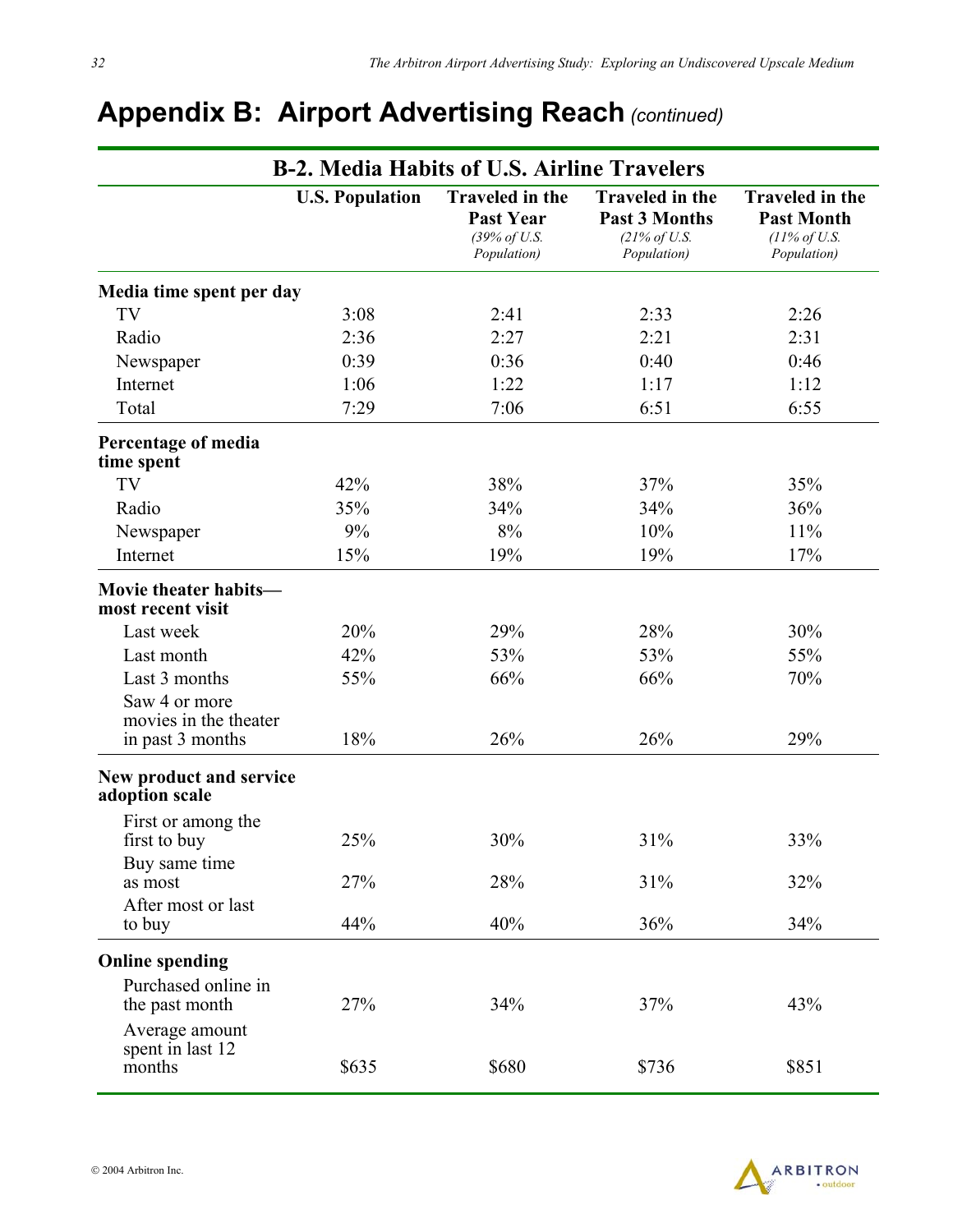## **Appendix B: Airport Advertising Reach** *(continued)*

| <b>B-3. Travel Habits of U.S. Airline Travelers</b>    |                        |                                                                           |                                                                                           |                                                                                        |
|--------------------------------------------------------|------------------------|---------------------------------------------------------------------------|-------------------------------------------------------------------------------------------|----------------------------------------------------------------------------------------|
|                                                        | <b>U.S. Population</b> | <b>Traveled in the</b><br><b>Past Year</b><br>(39% of U.S.<br>Population) | <b>Traveled in the</b><br><b>Past 3 Months</b><br>$(21\% \text{ of } U.S.$<br>Population) | <b>Traveled in the</b><br><b>Past Month</b><br>$(11\% \text{ of } U.S.$<br>Population) |
| <b>Airline travel</b>                                  |                        |                                                                           |                                                                                           |                                                                                        |
| Number of Americans<br>Average number of               | 237 million            | 92 million                                                                | 50 million                                                                                | 26 million                                                                             |
| flights per year                                       | 1.06                   | 3.01                                                                      | 4.11                                                                                      | 5.23                                                                                   |
| <b>Automobile travel</b><br>(car, van, truck, bus)     |                        |                                                                           |                                                                                           |                                                                                        |
| Light $(1-99 \text{ miles})$                           | 28%                    | 22%                                                                       | 31%                                                                                       | 23%                                                                                    |
| Moderate<br>$(100-260 \text{ miles})$<br>"Mega-Milers" | 27%                    | 32%                                                                       | 25%                                                                                       | 26%                                                                                    |
| $(261 + miles)$                                        | 32%                    | 37%                                                                       | 39%                                                                                       | 40%                                                                                    |
| <b>Pedestrian travel</b>                               |                        |                                                                           |                                                                                           |                                                                                        |
| Light $(1.25 \text{ mile})$<br>or less)                | 29%                    | 26%                                                                       | 30%                                                                                       | 24%                                                                                    |
| Moderate<br>$(1.26 - 5 \text{ miles})$                 | 28%                    | 30%                                                                       | 31%                                                                                       | 34%                                                                                    |
| "Power-Pedestrians"<br>(5 miles or more)               | 21%                    | 24%                                                                       | 22%                                                                                       | 30%                                                                                    |



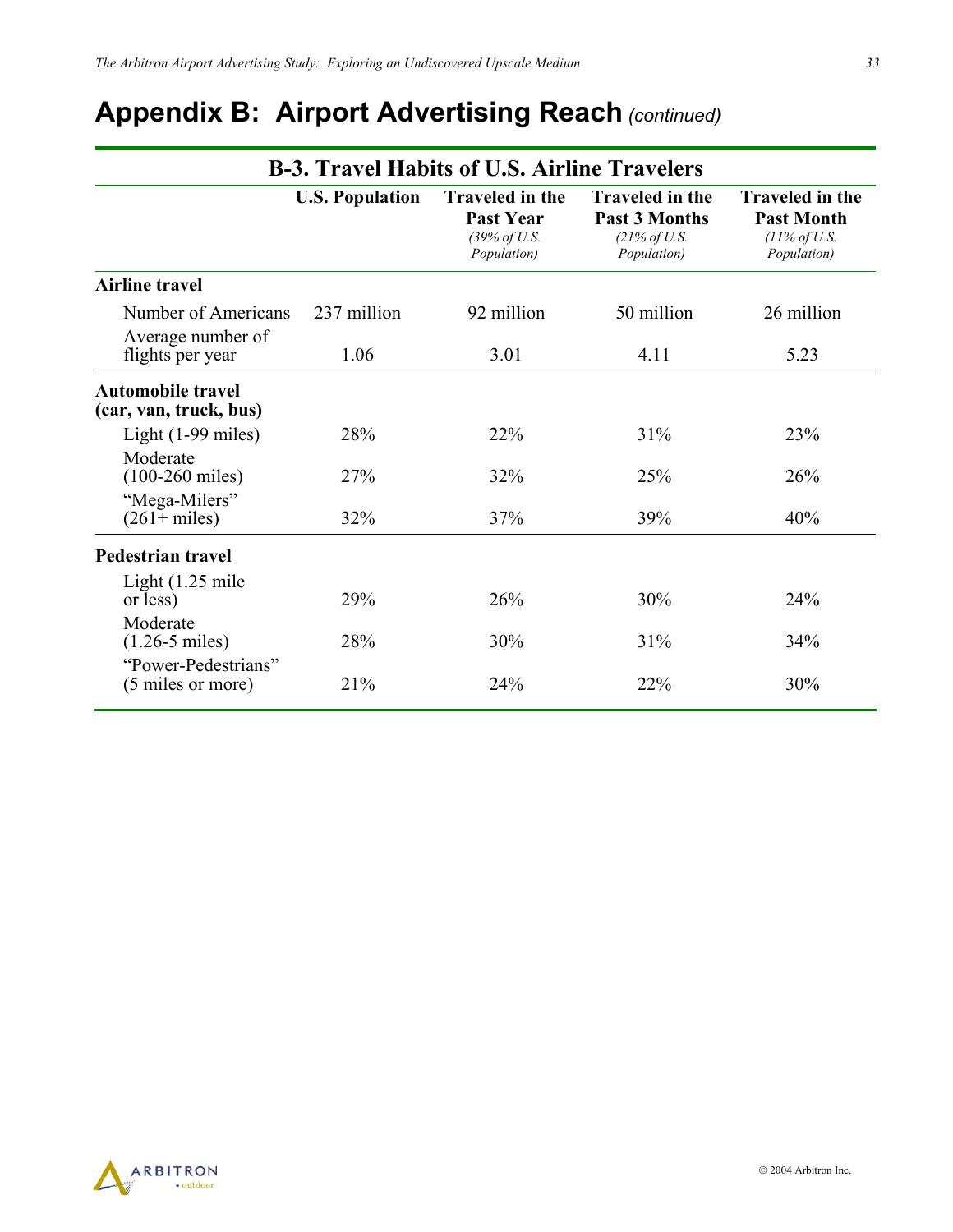| <b>C-1. Profile of U.S. Airline Travelers</b> |                    |                                                                                      |                                                                                          |                                                                               |
|-----------------------------------------------|--------------------|--------------------------------------------------------------------------------------|------------------------------------------------------------------------------------------|-------------------------------------------------------------------------------|
|                                               | U.S.<br>Population | <b>Light Users</b><br>(1 Flight per Year)<br>$(16\% \text{ of } U.S.$<br>Population) | <b>Medium Users</b><br>(2-3 Flights per Year)<br>$(12\% \text{ of } U.S.$<br>Population) | <b>Frequent Flyers</b><br>(4+ Flights per Year)<br>(7% of U.S.<br>Population) |
| Demographics                                  |                    |                                                                                      |                                                                                          |                                                                               |
| Men                                           | 46%                | 44%                                                                                  | 45%                                                                                      | 58%                                                                           |
| Women                                         | 54%                | 56%                                                                                  | 55%                                                                                      | 42%                                                                           |
| $12 - 17$                                     | 10%                | 13%                                                                                  | 7%                                                                                       | 2%                                                                            |
| $18 - 24$                                     | 10%                | 11%                                                                                  | 8%                                                                                       | 8%                                                                            |
| $25 - 34$                                     | 16%                | 15%                                                                                  | 18%                                                                                      | 19%                                                                           |
| $35 - 44$                                     | 19%                | 18%                                                                                  | 22%                                                                                      | 21%                                                                           |
| $45 - 54$                                     | 18%                | 19%                                                                                  | 21%                                                                                      | 21%                                                                           |
| $55 - 64$                                     | 13%                | 12%                                                                                  | 14%                                                                                      | 20%                                                                           |
| $65+$                                         | 14%                | 11%                                                                                  | 11%                                                                                      | 10%                                                                           |
| Employed part/full time                       | 58%                | 65%                                                                                  | 68%                                                                                      | 75%                                                                           |
| Retired                                       | 16%                | 11%                                                                                  | 12%                                                                                      | 10%                                                                           |
| Student                                       | 12%                | 14%                                                                                  | 10%                                                                                      | 6%                                                                            |
| Homemaker                                     | 8%                 | 6%                                                                                   | 6%                                                                                       | 4%                                                                            |
| Unemployed                                    | 5%                 | 2%                                                                                   | 3%                                                                                       | 4%                                                                            |
| $$100K+$                                      |                    |                                                                                      |                                                                                          |                                                                               |
| household income                              | 10%                | 13%                                                                                  | 17%                                                                                      | 33%                                                                           |
| White                                         | 75%                | 78%                                                                                  | 75%                                                                                      | 83%                                                                           |
| African-American                              | 10%                | 6%                                                                                   | 7%                                                                                       | 8%                                                                            |
| Hispanic/Latino                               | 9%                 | 7%                                                                                   | 7%                                                                                       | 4%                                                                            |
| <b>Home Geography</b><br>(region)             |                    |                                                                                      |                                                                                          |                                                                               |
| Northeast                                     | 19%                | 23%                                                                                  | 19%                                                                                      | 22%                                                                           |
| South                                         | 35%                | 31%                                                                                  | 29%                                                                                      | 27%                                                                           |
| Midwest                                       | 26%                | 24%                                                                                  | 24%                                                                                      | 27%                                                                           |
| West                                          | 19%                | 21%                                                                                  | 27%                                                                                      | 24%                                                                           |

## **Appendix C: Airport Advertising Frequency**

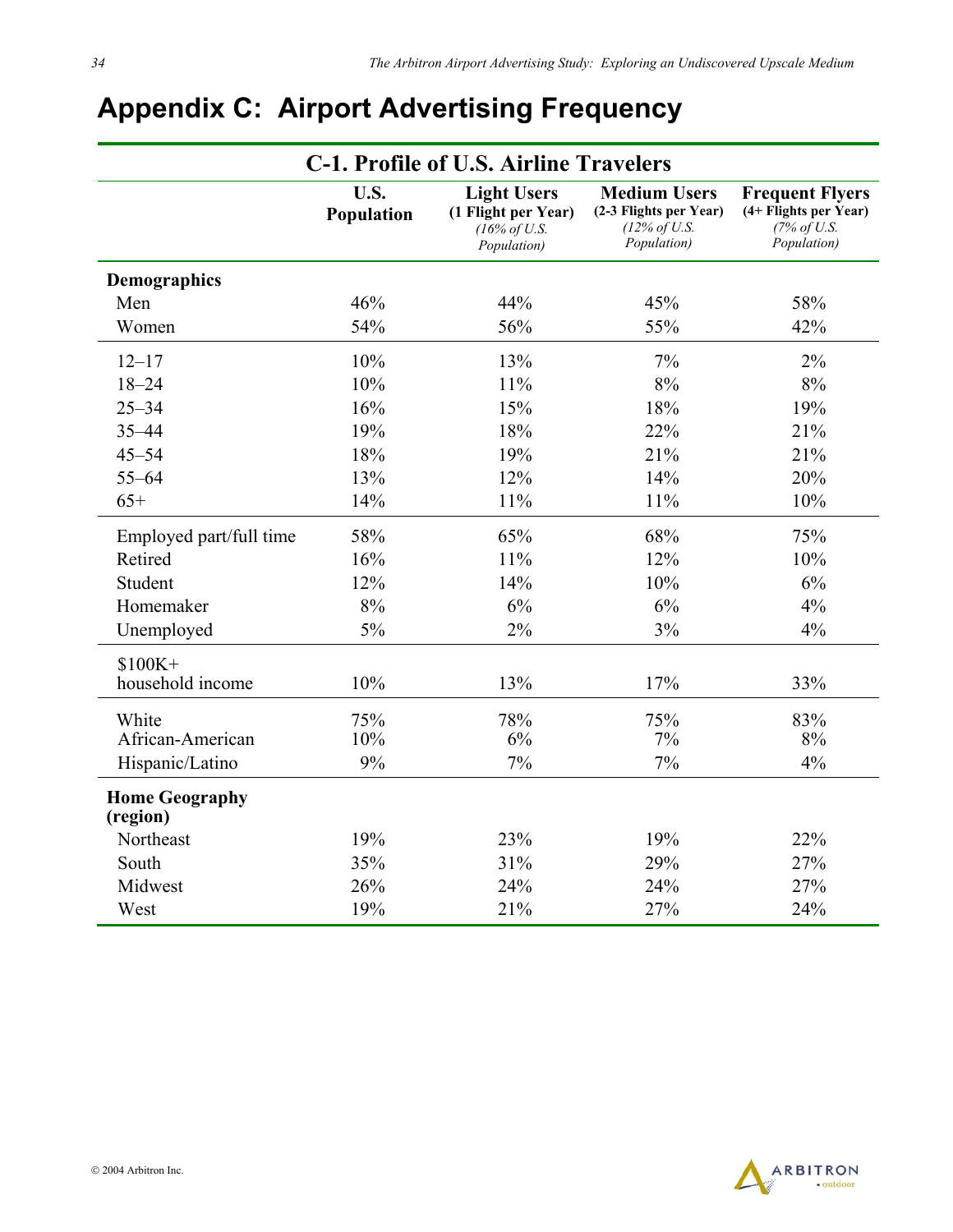## **Appendix C: Airport Advertising Frequency** *(continued)*

|                                                            | C-2. Media Habits of U.S. Airline Travelers |                                                                                      |                                                                                          |                                                                               |
|------------------------------------------------------------|---------------------------------------------|--------------------------------------------------------------------------------------|------------------------------------------------------------------------------------------|-------------------------------------------------------------------------------|
|                                                            | <b>U.S. Population</b>                      | <b>Light Users</b><br>(1 Flight per Year)<br>$(16\% \text{ of } U.S.$<br>Population) | <b>Medium Users</b><br>(2-3 Flights per Year)<br>$(12\% \text{ of } U.S.$<br>Population) | <b>Frequent Flyers</b><br>(4+ Flights per Year)<br>(7% of U.S.<br>Population) |
| Media time spent per day                                   |                                             |                                                                                      |                                                                                          |                                                                               |
| TV                                                         | 3:08                                        | 2:42                                                                                 | 2:34                                                                                     | 2:33                                                                          |
| Radio                                                      | 2:36                                        | 2:32                                                                                 | 2:20                                                                                     | 2:22                                                                          |
| Newspaper                                                  | 0:39                                        | 0:40                                                                                 | 0:35                                                                                     | 0:41                                                                          |
| Internet                                                   | 1:06                                        | 1:19                                                                                 | 1:24                                                                                     | 1:22                                                                          |
| Total                                                      | 7:29                                        | 7:13                                                                                 | 6:53                                                                                     | 6:58                                                                          |
| Percentage of media<br>time spent                          |                                             |                                                                                      |                                                                                          |                                                                               |
| TV                                                         | 42%                                         | 37%                                                                                  | 37%                                                                                      | 37%                                                                           |
| Radio                                                      | 35%                                         | 35%                                                                                  | 34%                                                                                      | 34%                                                                           |
| Newspaper                                                  | 9%                                          | 9%                                                                                   | 8%                                                                                       | 10%                                                                           |
| Internet                                                   | 15%                                         | 18%                                                                                  | 20%                                                                                      | 20%                                                                           |
| Movie theater habits-<br>most recent visit                 |                                             |                                                                                      |                                                                                          |                                                                               |
| Last week                                                  | 20%                                         | 28%                                                                                  | 30%                                                                                      | 31%                                                                           |
| Last month                                                 | 42%                                         | 52%                                                                                  | 56%                                                                                      | 55%                                                                           |
| Last 3 months                                              | 55%                                         | 64%                                                                                  | 68%                                                                                      | 69%                                                                           |
| Saw 4 or more movies<br>in the theater in past<br>3 months | 18%                                         | 25%                                                                                  | 23%                                                                                      | 31%                                                                           |
| New product and service<br>adoption scale                  |                                             |                                                                                      |                                                                                          |                                                                               |
| First or among the<br>first to buy                         | 25%                                         | 23%                                                                                  | 33%                                                                                      | 43%                                                                           |
| Buy same time<br>as most                                   | 27%                                         | 29%                                                                                  | 29%                                                                                      | 22%                                                                           |
| After most or last<br>to buy                               | 44%                                         | 47%                                                                                  | 36%                                                                                      | 34%                                                                           |
| <b>Online spending</b>                                     |                                             |                                                                                      |                                                                                          |                                                                               |
| Purchased online in<br>the past month                      | 27%                                         | 22%                                                                                  | 38%                                                                                      | 55%                                                                           |
| Average amount spent<br>in last 12 months                  | \$635                                       | \$494                                                                                | \$667                                                                                    | \$1,019                                                                       |

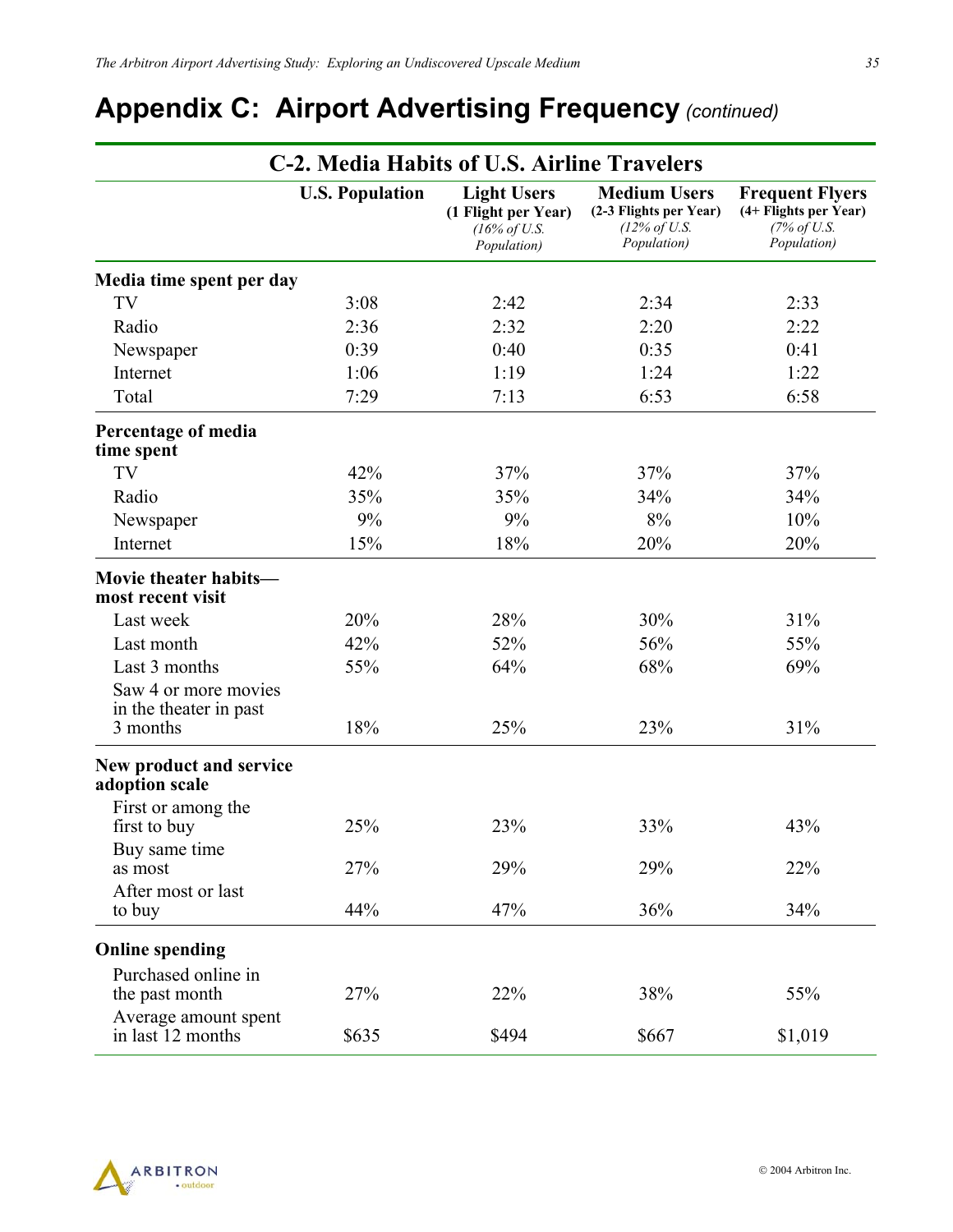| C-3. Travel Habits of U.S. Airline Travelers       |                        |                                                                                      |                                                                                          |                                                                                           |
|----------------------------------------------------|------------------------|--------------------------------------------------------------------------------------|------------------------------------------------------------------------------------------|-------------------------------------------------------------------------------------------|
|                                                    | <b>U.S. Population</b> | <b>Light Users</b><br>(1 Flight per Year)<br>$(16\% \text{ of } U.S.$<br>Population) | <b>Medium Users</b><br>(2-3 Flights per Year)<br>$(12\% \text{ of } U.S.$<br>Population) | <b>Frequent Flyers</b><br>(4+ Flights per Year)<br>$(7\% \text{ of } U.S.$<br>Population) |
| <b>Airline travel</b>                              |                        |                                                                                      |                                                                                          |                                                                                           |
| Number of Americans                                | 237 million            | 38 million                                                                           | 28 million                                                                               | 17 million                                                                                |
| Average number of<br>flights per year              | 1.06                   | 1.00                                                                                 | 2.31                                                                                     | 9.12                                                                                      |
| <b>Automobile Travel</b><br>(car, van, truck, bus) |                        |                                                                                      |                                                                                          |                                                                                           |
| Light $(1-99 \text{ miles})$                       | 28%                    | 25%                                                                                  | 26%                                                                                      | 20%                                                                                       |
| Moderate<br>$(100-260 \text{ miles})$              | 27%                    | 31%                                                                                  | 26%                                                                                      | 27%                                                                                       |
| "Mega-Milers"<br>$(261 + miles)$                   | 32%                    | 35%                                                                                  | 40%                                                                                      | 45%                                                                                       |
| <b>Pedestrian Travel</b>                           |                        |                                                                                      |                                                                                          |                                                                                           |
| Light $(1.25 \text{ mile or less})$                | 29%                    | 28%                                                                                  | 25%                                                                                      | 26%                                                                                       |
| Moderate<br>$(1.26 - 5 \text{ miles})$             | 28%                    | 39%                                                                                  | 37%                                                                                      | 27%                                                                                       |
| "Power-Pedestrians"<br>(5 miles or more)           | 21%                    | 22%                                                                                  | 26%                                                                                      | 30%                                                                                       |

## **Appendix C: Airport Advertising Frequency** *(continued)*

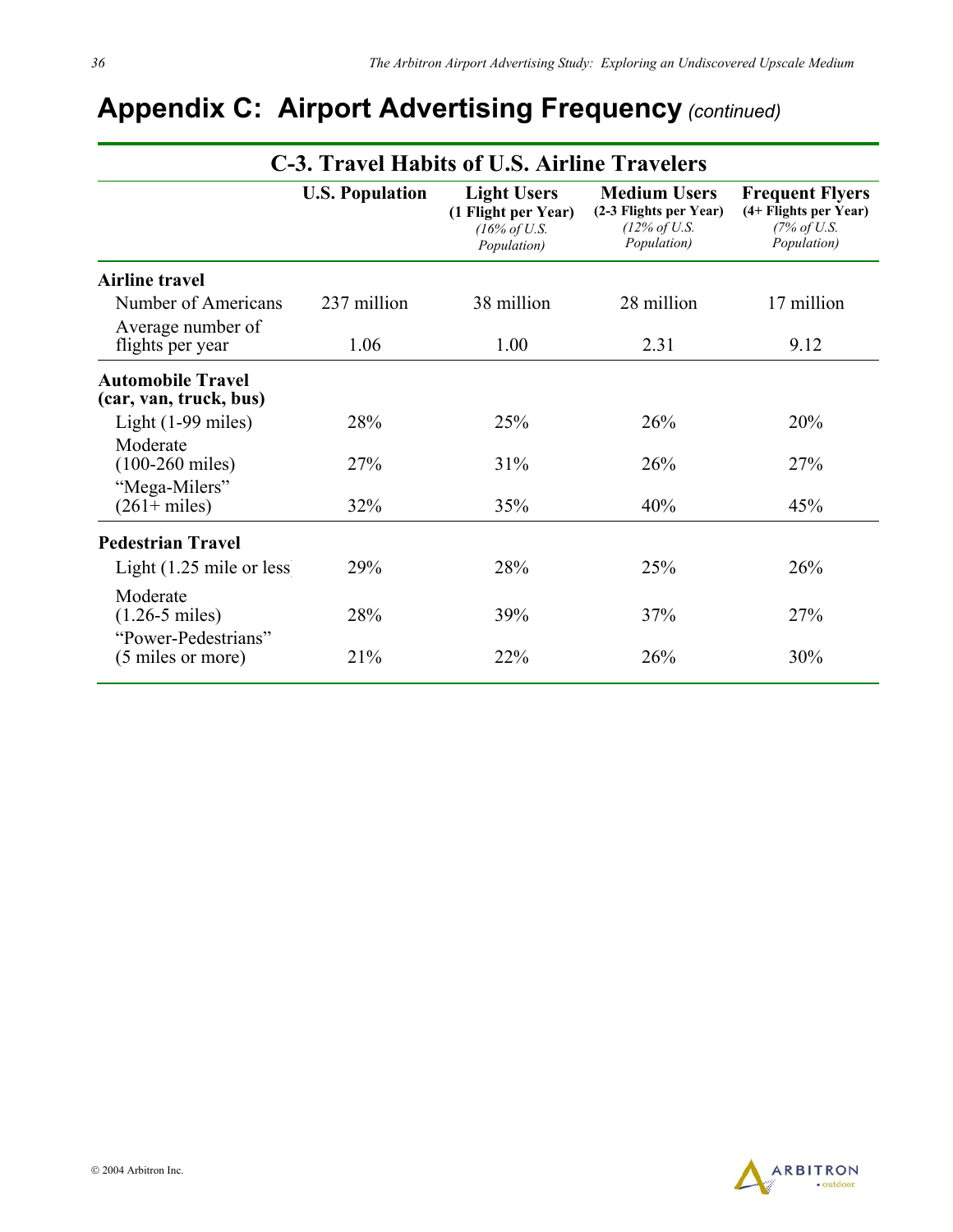## **About Arbitron Inc.**

Arbitron Inc. (NYSE: ARB) is an international media and marketing research firm serving radio broadcasters, cable companies, advertisers, advertising agencies and outdoor advertising companies in the United States, Mexico and Europe. Arbitron's core businesses are measuring network and local market radio audiences across the United States; surveying the retail, media and product patterns of local market consumers; and providing application software used for analyzing media audience and marketing information data. The Company is developing the Portable People Meter, a new technology for radio, broadcast television and cable ratings.

Arbitron's marketing and business units are supported by a world-renowned research and technology organization located in Columbia, Maryland. Arbitron has approximately 900 full-time employees; its executive offices are located in New York City.

Through its Scarborough Research joint venture with VNU, Inc., Arbitron also provides media and marketing research services to the broadcast television, magazine, newspaper, outdoor and online industries.

Arbitron's Outdoor division provides training, consumer shopping data and audience profiles for out-of-home and outdoor media. Currently, more than 100 outdoor plants, place-based media and thousands of agencies and advertisers utilize Arbitron Outdoor consumer shopping data and software. The company is currently working with the industry to develop an outdoor audience ratings service.

Credible third-party measurement helps advertisers justify their investment in the medium. The company's 50+ years of audience measurement experience help sellers focus on selling the value of their advertising rather than justifying the credibility of their measurement. Arbitron research studies about cinema advertising, the outdoor industry and traditional and nontraditional media can be found on the company's Web site at www.arbitron.com and can be downloaded free of charge.

DMA® is a registered service mark of Nielsen Media Research, Inc., and is used pursuant to a license from Nielsen Media Research, Inc.

04-OUT-268 7/04